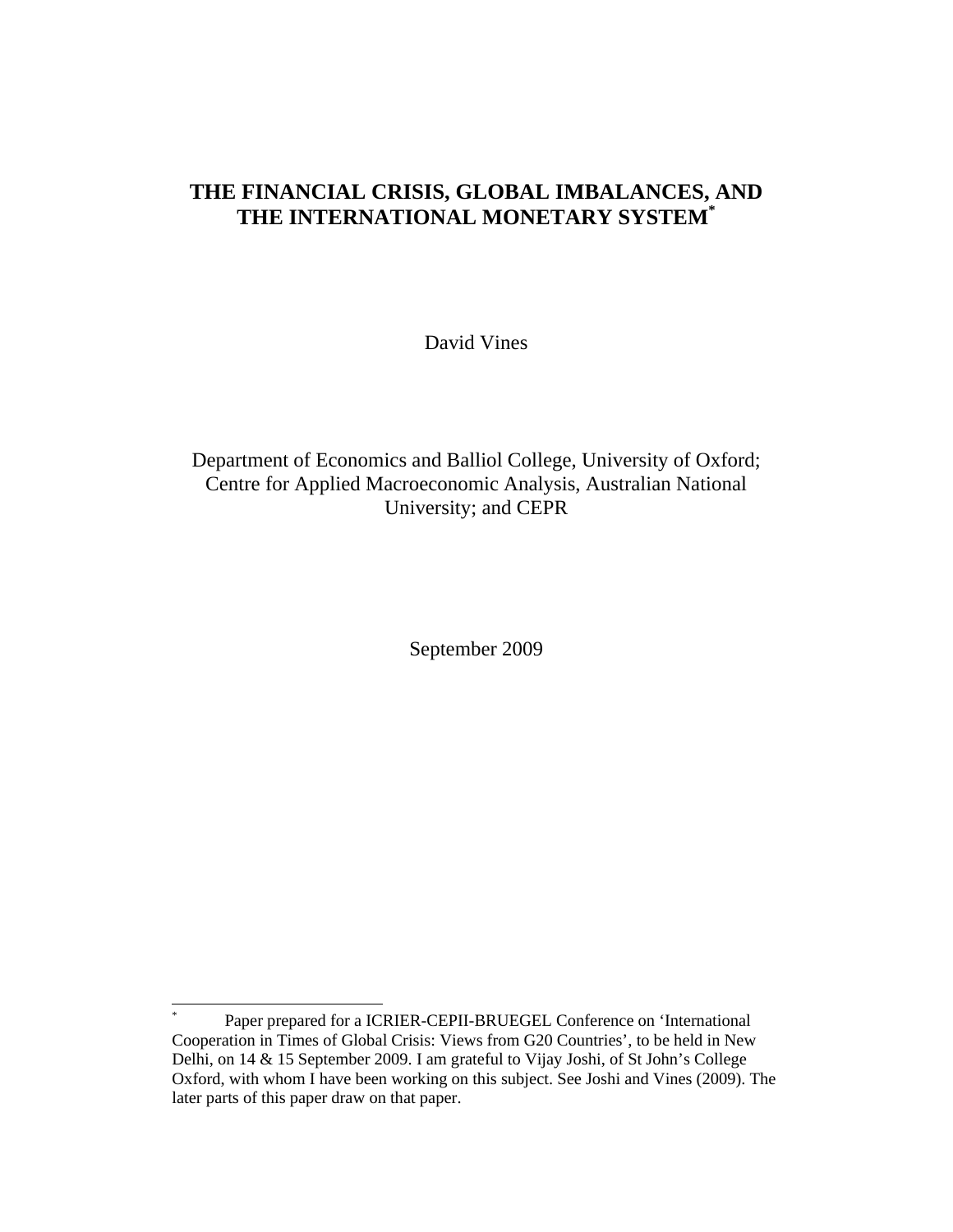## **1 Introduction**

This crisis is a global macroeconomic crisis. It differs from the macroeconomic crises in Latin America in the 1980s, in Mexico 1995, in East Asia in 1997-98, in Russia in 1998, and in Argentina in 2002. Those crises were confined to emerging-market economies, and were confined to single countries, or at most to single regions of the world.

It seems likely that this crisis will join the Great Depression, and the Second World War, as a crucial influence on our understanding of macroeconomic policy. The Great Depression led to the creation of macroeconomics, as a guide macroeconomic policymaking. And the Second World War led to the creation of international macroeconomics, as a guide to the international macroeconomic policymaking, via the Bretton Woods Conference of 1944. (Vines, 2003, 2008, House, Corden and Vines, 2008). The present crisis is likely to lead to a clearer understanding of macroeconomic policy, at both the national and international levels. We will come to understand, more clearly, how to conduct policy in countries in which the financial system is more fragile than we had realized. And we will come to understand more clearly how to coordinate such policies amongst countries, in a world in which the balance of economic power is shifting toward Asia.

This paper first describes the origins of the rules-based postwar international monetary system, and its replacement by the present non-system. It argues that this non-system is highly unstable. In particular, the combination of undervalued exchange rates in East Asia *and* the use by the US of monetary policy to ensure a steady growth in demand led to an outcome in which there were global imbalances. It also led to an outcome in which interest rates fell a great deal. In the presence of a highly leveraged financial system, such a large fall in interest rates created a global economy which was highly fragile, leading to the present crisis. The paper goes on to suggest how a return to a more rules-based international monetary system might guard against this fragility.

## **2 The International Monetary System**

At the end of World War II, the US, the UK and their allies, met at the Bretton Woods Conference, and worked to establish a policy framework in which countries would be able to promote high levels of employment and output, by means of demand management policies. (See House, Vines and Corden, 2008) Such a framework would— it was hoped—avert slumps in growth and would thereby prevent the re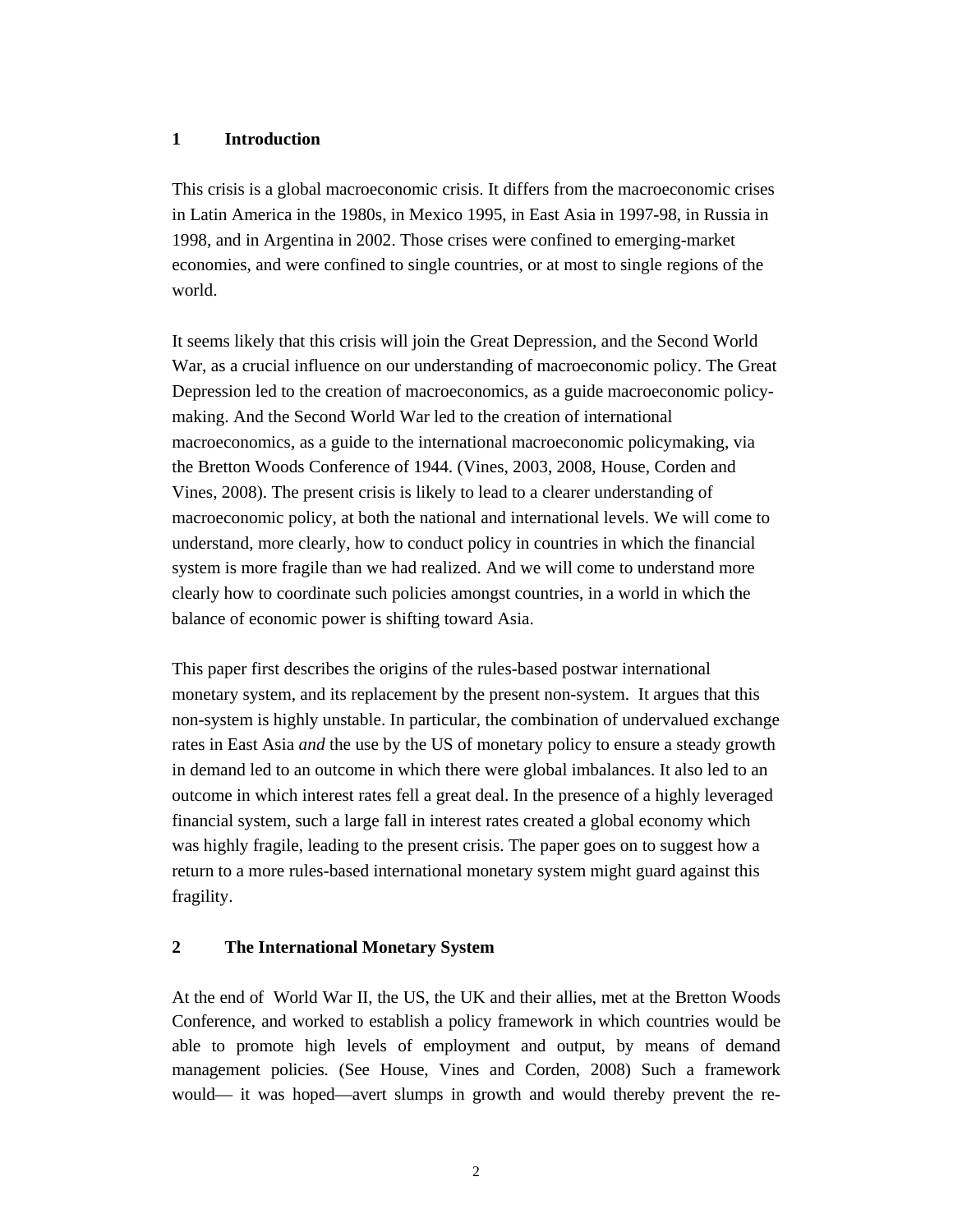emergence of the kind of global depression that had occurred in the 1930s. In this work they were inspired, in part, by Keynes' *General Theory* (Keynes, 1936). From the beginning, Keynes saw two requirements for an international monetary system.<sup>1</sup>

First, Keynes argued that policies in individual countries would not succeed without global support. This is because such policies would need to be reconciled with the requirement that each country be sufficiently competitive; that is, each country would need to be able to export enough to pay for the imports that would be purchased at full employment. Keynes argued that, for many countries, sufficient competitiveness would not be assured if the world returned to a gold standard after the War. Such a standard would require that any country with balance of payments difficulties, of the kind which Britain was likely to have, would need to rely on downward adjustment of its wages and prices, in order to make its goods sufficiently attractive in world markets; Keynes believed that such an adjustment would not be possible. In 1942, he put forward plans for a new post-war international monetary system, which he called a 'Clearing Union'. (See Keynes, 1971–88, vol. 25, pp. 41–67; van Dormael, 1978; and Gardner, 1956.) Keynes was propelled in these discussions by the knowledge that the generous provision by the US of war-time funding to the UK ('Lend Lease') would make made the UK financially vulnerable after the War.

Second, Keynes also argued that global difficulties might arise, as a result of the balance-of-payments adjustment process, calling for a global coordination of policies. Without a resolution of the competitiveness problem, there was a danger that an international monetary system might impose an obligation on deficit countries, like Britain, to deflate demand below full employment. That might not be matched by symmetrical over-expansion by surplus countries. As a result there might be global pressures towards deflation of the kind which arose in the 1930s. In this view he differed radically from Harry Dexter White of the US, who feared an outcome in which liquidity would be so freely available that there would be a great post-war world-wide inflation. The negotiation on these issues between Keynes and White marked the beginnings of modern discussions of macroeconomic policy coordination.

What emerged at Bretton Woods was a rules-based global system of pegged-butadjustable system of exchange rates, overseen by the IMF. (McKinnon, 1993). Countries would pursue their own domestic policies, but exchange rates would be adjusted, under the supervision of the IMF, to ensure external balance. The IMF would lend to countries making adjustment, so as to cushion the adjustment process. This was a world of controls on international capital flows, thereby making possible such an oversight of exchange rates by the IMF. The system underpinned the period

1

What follows is discussed in Vines (2003).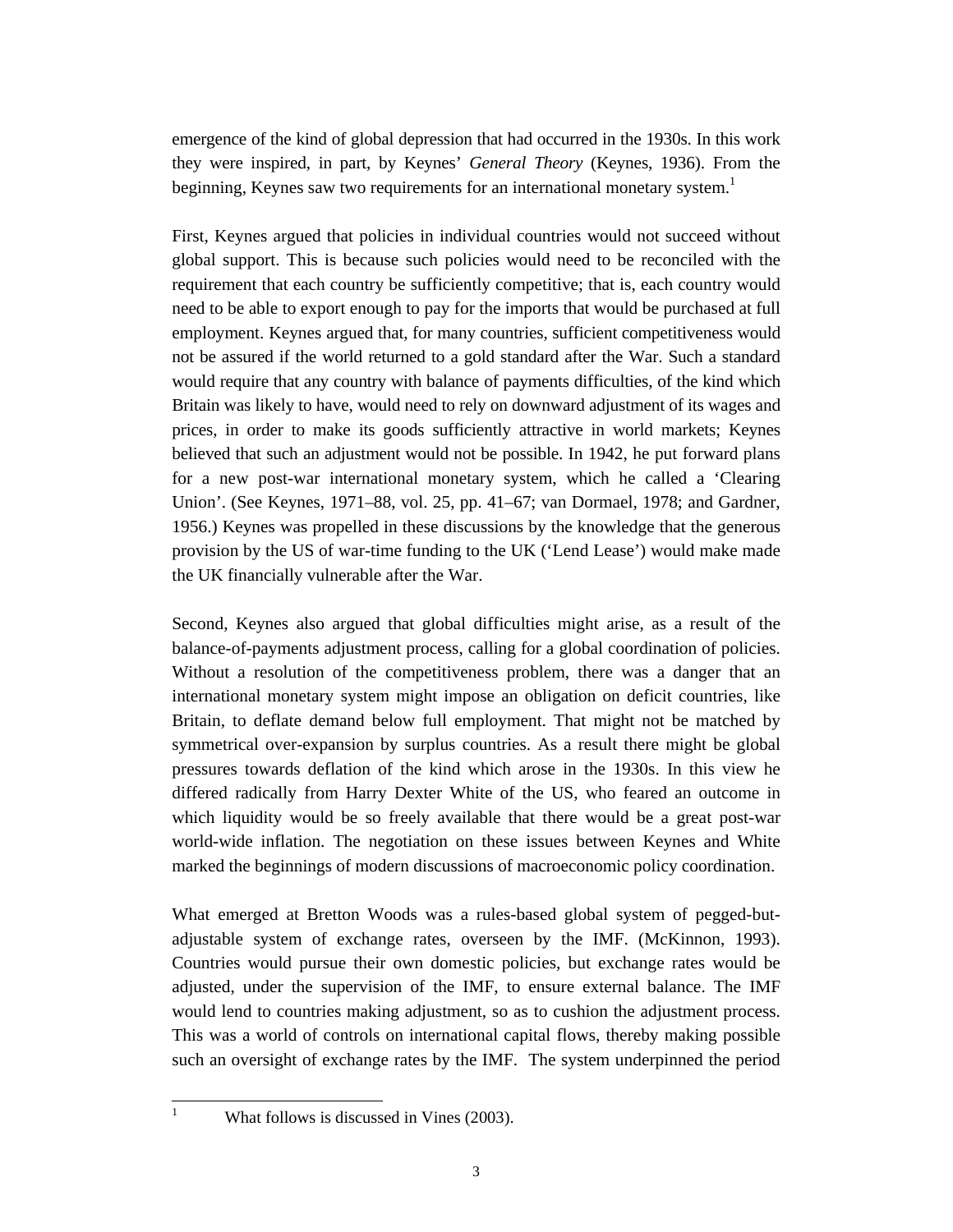of very rapid growth after 1945. But by 1971 it was overwhelmed by the international integration of capital markets, and by the unwillingness of countries to adjust pegged exchange rates: capital outflows, and currency crises, hit counties that were experiencing balance of payments crises, culminating in the dollar crisis of 1971, and the collapse of this rule-based system. (See House *et al,* 2008, and Bénassy-Quéré and Pisani-Ferry (2009).)

This system was replaced by a floating-exchange-rate 'non-system'. (Corden, 1983). Countries were free to pursue domestic demand management policies, and floating rates would ensure external adjustment. It was hoped that Keynes' two problems would thereby disappear. But the behaviour of the dollar in the 1980s, and again in this decade, has suggested that a non-system is not without difficulties. And the growing importance of emerging market economies in the world economy, means that we now live in a Bretton Woods II world, in which some countries float and others peg. This is a more complex international monetary system. But it is still a nonsystem, in that it contains no effective rules.

This paper argues that Keynes' two problems – the need for global support of policies in individual countries, and the need for global coordination of polices - remain with us, although in a different way from that in 1945. And it argues that, to deal with these problems, we need a return to a more rules-based system, with greater international surveillance of national macroeconomic policies.

## **3 Global Imbalances and Low Global Interest Rates**

#### **3.1 Before the Crisis: the Great Moderation**

The period prior to the present crisis was one of remarkable macroeconomic stability in advanced economies, in which there was low and stable inflation, and steady growth – a period which began in the early 1990s in most advanced economies - and even earlier in the US. Such an outcome became known as the 'great moderation' (See Bernanke, 2004, and Bean, 2009). It was one in which effective macroeconomic policies appear to have moved economies closer to the policy frontier which traces out the lowest achievable level of inflation volatility for a given volatility of the output gap. Outcomes in the 1970s and 1980s had been ones in which inept monetary policies failed to anchor inflation expectations, so that significant anti-inflationary contractions were required. But the pursuit of inflation targeting by independent central banks, or the pursuit of similar stability-oriented monetary policies, seemed to have been successful in anchoring inflation. And, in the presence of such low inflation, policy appeared to have become more successful in keeping demand closer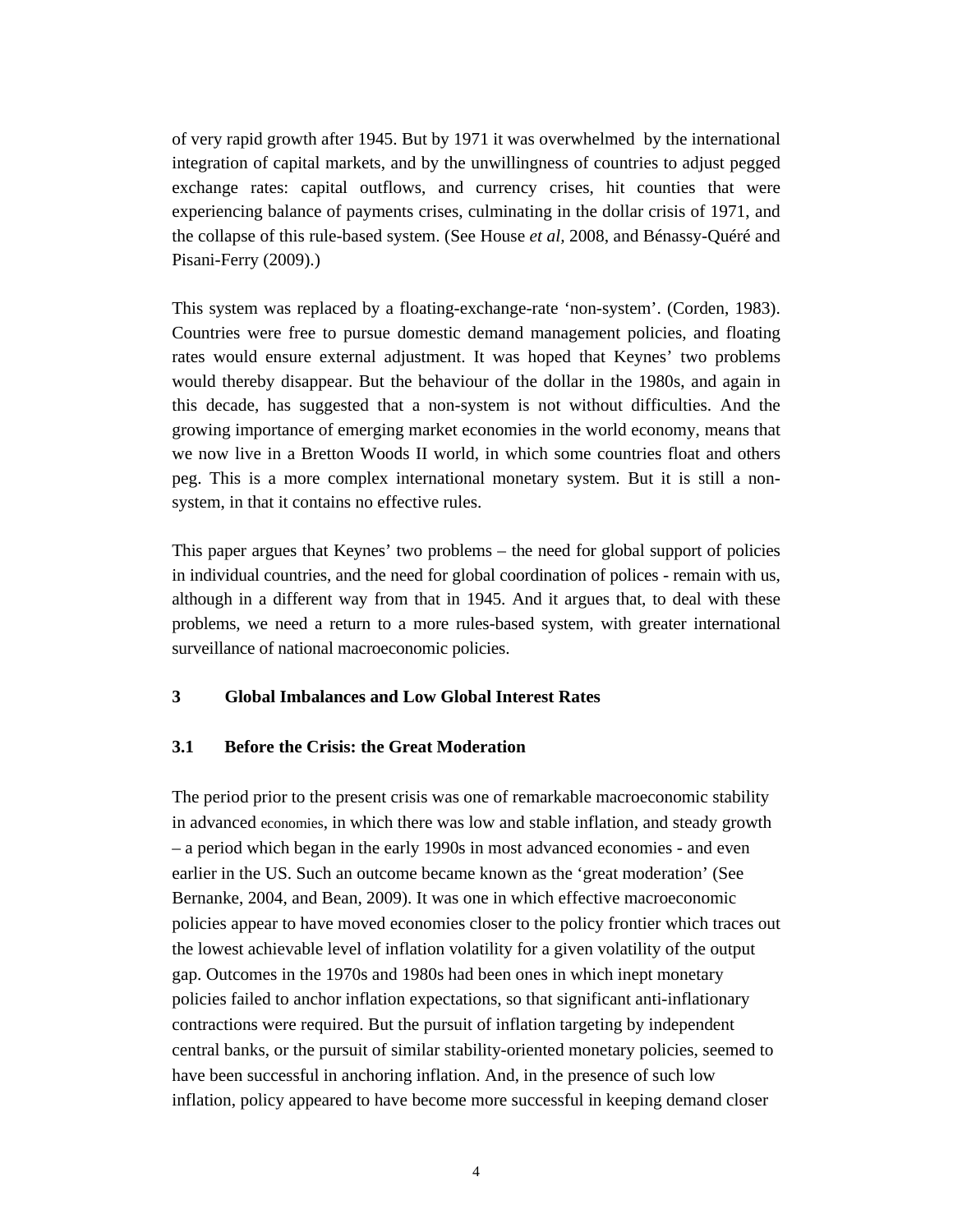to full employment, in the face of demand shocks. Until two years ago it seemed that macroeconomic policymakers could be proud of the transformation which they had brought about. And the stability which had been achieved was not disturbed by international circumstances.

It was recognized at the time that success might have partly resulted from the fact that that the period was characterized by shocks which were unusually small, and benign. In particular, the rapid growth of exports from China and other emerging-market economies, which we discuss below, gave advanced countries access to a cheap source of manufactured goods, providing them with a terms of trade gain, and enabling lower inflation. And changes in the economic structure in advanced economies – coming from increased competition resulting from this globalization may also have pushed in the direction of lower inflation.

The effect of this success was to bring about a very large reduction in the levels of risk, as perceived by financial markets; by 2005 measures of such risk had shrunk to very low levels. It appears that markets extrapolated from the benign experience of the preceding few years, in which the outcomes had been so favourable. Furthermore … '(t)he Fed's reluctance to use interest rates to lean against asset price booms coupled with a willingness to relax monetary policy aggressively in the wake of sharp asset price falls … may also have helped place a floor under expected asset prices' (Bean, 2009). This reduction in perceived risk was important for what followed.

During this period, once the Asian crisis had passed, emerging market economies also developed rapidly, pulled along by this advanced-country success. After the crisis, and the Russian crisis of 1998 - and the Argentine crisis in 2001/2 - there were no further significant emerging-market crises. So this was a successful period, globally.

But we now realize that, beneath the surface of the great moderation, there were forces at work, partly international, which would undermine the stability. In the next section I concentrate on two of these forces, global savings investment imbalances and the existence of a highly leveraged financial system, particularly in the US, and argue that these became interconnected at the global level.

# **3.2 Savings-Investment Imbalances and Low Global Interest Rates**

#### *East Asian Savings Investment Imbalances and Current Account Surpluses*

A central feature of the period of the great moderation, up to at least 2004, was the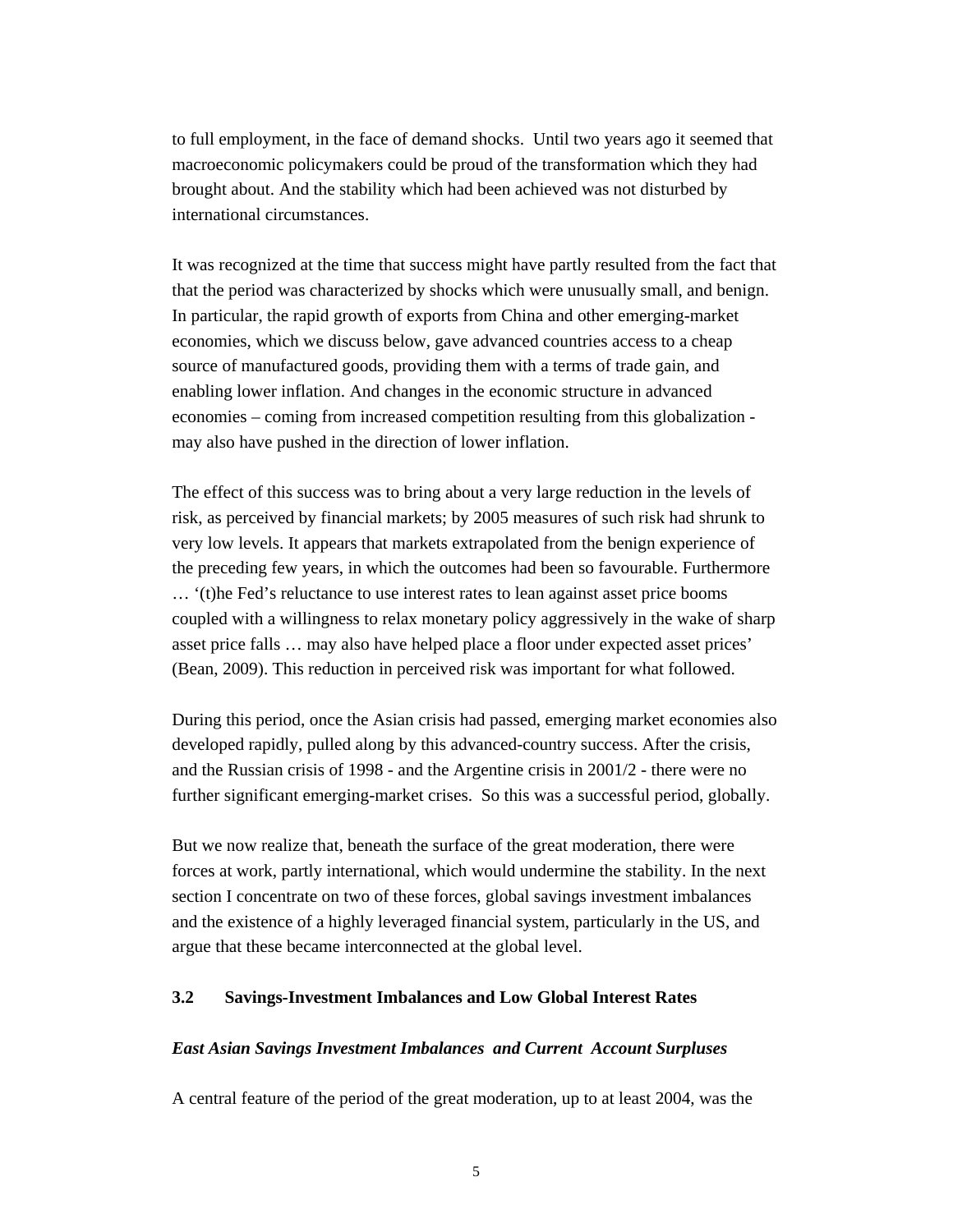high level of world savings relative to world investment. Of course world savings must be brought into equality with world investment, and, as I discuss below, changes in interest rates are one way in which this happens. But for the moment we focus on changes that were independent of effects of changes in interest rates.

The fall in investment fell relative to savings, in East Asia, in the wake of the East Asian financial crisis in 1997-98<sup>2</sup>, is central to the story. As Figure 1 shows, in East Asia the share of investment in GDP fell by 10 percent at the time of the crisis and had not recovered six years later.

The cause of this fall appears to have been the riskiness of investment in East Asia that was revealed by the East Asian crisis of 1997-98, and which dampened investment demand in subsequent years. In the 'miracle' period of export-led growth leading up to that crisis, investment in export capacity had been had been highly leveraged, in part because of the absence of a well developed financial system which would have enabled a greater degree of equity finance. When the growth of exports slowed in 1996-97, firms found themselves unable to cover the interest payments due on their outstanding loans. The result was widespread bankruptcy, which spread into the banking and financial system, and led to financial crisis.<sup>3</sup> (See Corbett and Vines, 1999). Investment in East Asia has taken a long time to recover from this experience.<sup>4</sup>

China is the exception to this story. In China, investment *rose* during the first part of the present decade, but it rose by less than the rise in savings. The reasons for this rapid increase in savings include the abolition of the previous system of safety nets, so that rising private savings have been necessary (i) to provide insurance against illness, (ii) to pay for the costs of old age out of private savings, a need made more acute by a one-child-family policy, and also, (iii) for families to educate their one child as well as possible. In addition, when real incomes are growing fast, habit-persistence means that consumption is unlikely to keep pace with income.

<sup>&</sup>lt;sup>2</sup> This subject is discussed by Bernanke (2005) Wolf (2008).

<sup>&</sup>lt;sup>3</sup> Outcomes were worsened by the collapse of fixed exchange-rate systems, since much borrowing had been undertaken in foreign currencies; and currency collapse worsened the burden of these loans.

<sup>&</sup>lt;sup>4</sup> Caballero et.al (2007) have argued that investment has continued to remain low because of the underdevelopment of financial markets. These authors posited a 'shortage of reliable and tradable assets' in these countries; private investors were, they argued, induced to buy foreign assets – in particular US assets - because of the breadth and depth of US financial markets and because of the abundance of 'appropriate' financial instruments there, causing domestic investment to fall below domestic savings for financial market reasons. See also Mendoza et al. (2007).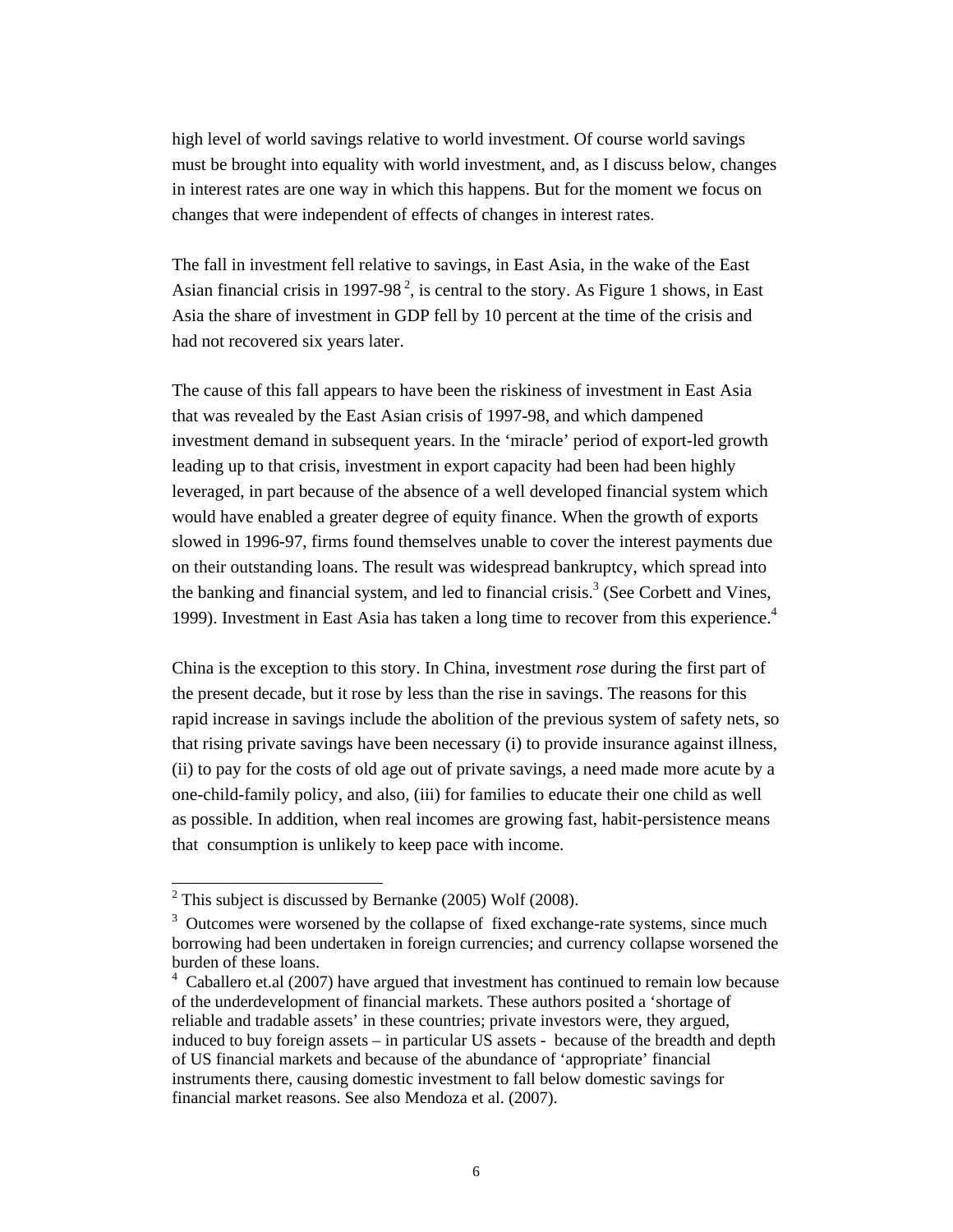**Figure 1. Saving and Investment in Emerging Asia (NIEs and ASEAN-4) (as a percentage of GDP), 1990-2004** 



Source: Jong-Wha Lee and Warwick J. McKibbin, KIEP Mid-Term Report – Domestic Investment and External Balances in East Asia, June 2006.



**Figure 2. Investment Share in GDP (Units Percent)** 

 *Source*: IMF, International Financial Statistics 2005.2, The World Bank, World Development Indicators 1997-2004, The World Bank World Development Report 1995-1996, OECD, and Country Sources (Figure taken from Eichengreen and Park, 2006)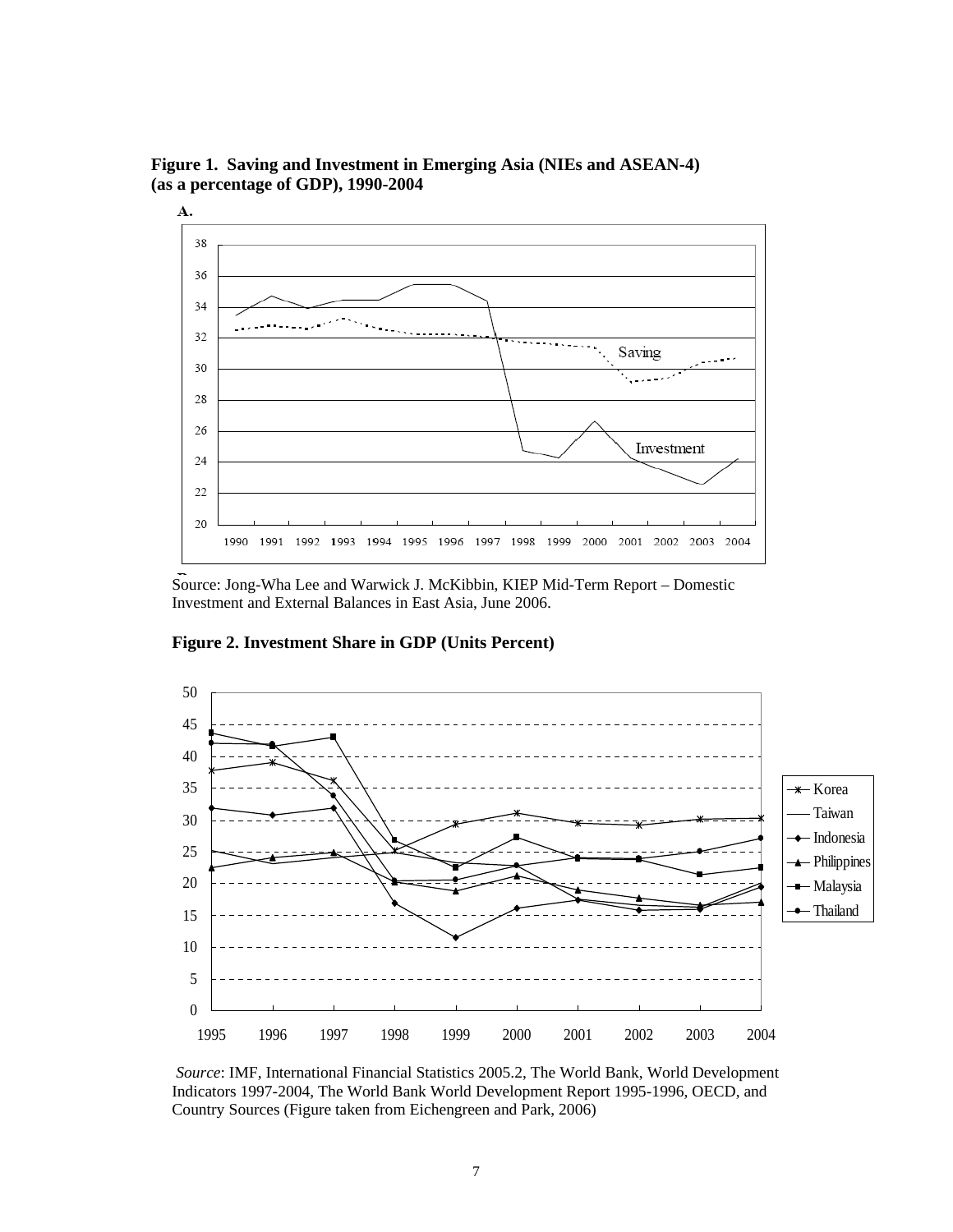

**Figure 3. Saving and Investment in China (as a percentage of GDP), 1990-2004**  A.

Source: Jong-Wha Lee and Warwick J. McKibbin, KIEP Mid-Term Report – Domestic Investment and External Balances in East Asia, June 2006.

# **Figure 4. Saving and Investment in the United States (as a percentage of GDP), 1990-2005**



Source: Jong-Wha Lee and Warwick J. McKibbin, KIEP Mid-Term Report – Domestic Investment and External Balances in East Asia, June 2006.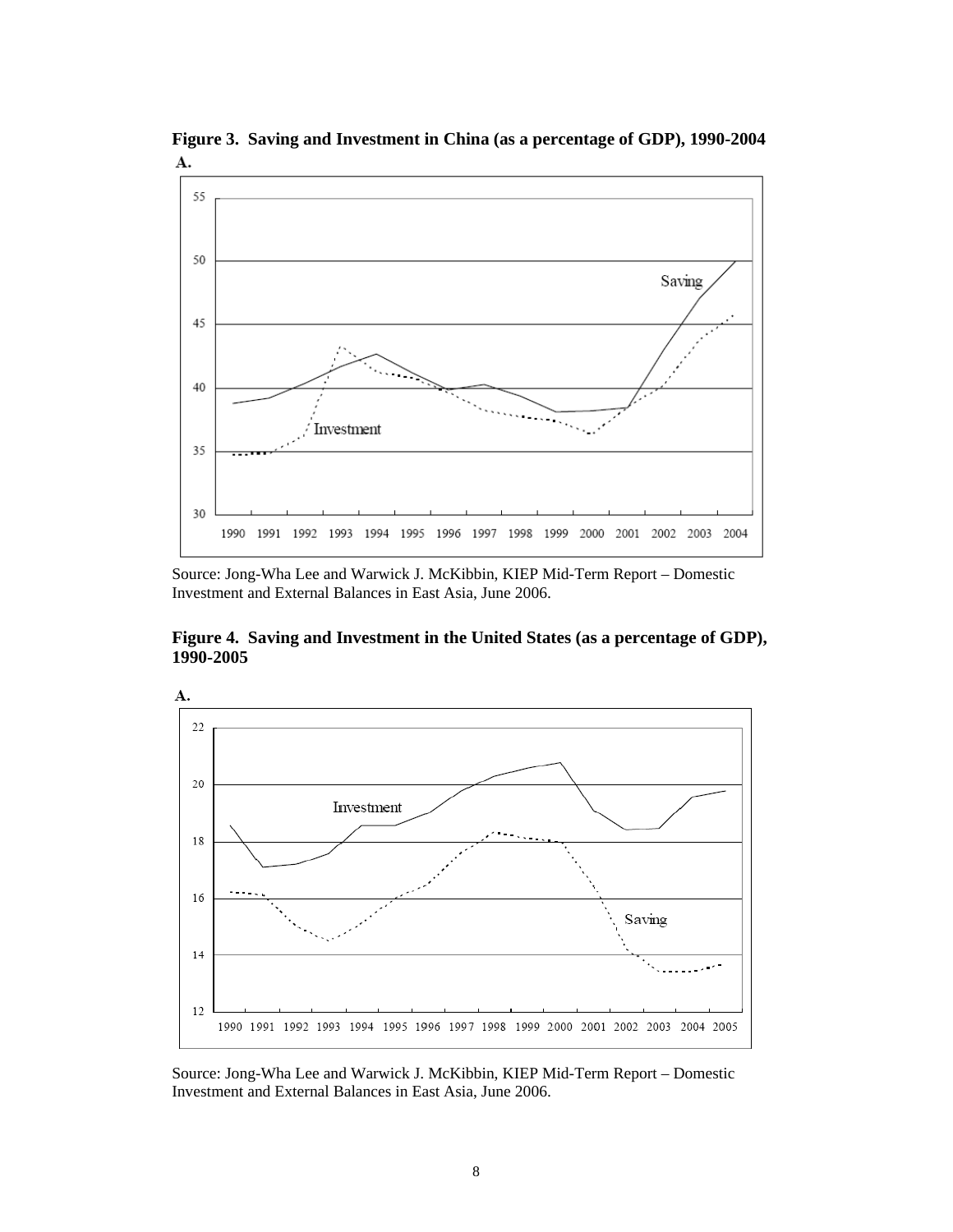China is the exception to this story. In China, investment *rose* during the first part of the present decade, but it rose by less than the rise in savings. The reasons for this rapid increase in savings include the abolition of the previous system of safety nets, so that rising private savings have been necessary (i) to provide insurance against illness, (ii) to pay for the costs of old age out of private savings, a need made more acute by a one-child-family policy, and also, (iii) for families to educate their one child as well as possible. In addition, when real incomes are growing fast, habit-persistence means that consumption is unlikely to keep pace with income.

Overall, as Eichengreen and Park (2006) observe, the crucial thing about what happened in Asia since the crisis of 1997-98 was not so much a savings glut, as a shortfall of investment relative to savings.

Because of this investment shortfall in East Asia, the real exchange rate of East Asian countries needed to be depreciated relative to the dollar, in order to redistribute demand away from the rest of the world and towards East Asian goods, to compensate for the low level of demand at home. Rapid growth of exports is the well-established means by which a country recovers after crisis, facilitated by exchange rate depreciation, and this happened in Asia too. Although the radically depreciated currencies of Thailand, Korea and Indonesia recovered after the crisis, their real exchange rates did not recover fully, and so remained depreciated. As a result, exports grew rapidly, and so replaced the missing domestic demand. China did not devalue at the time of the crisis, but underwent a significant period of deflation, starting from 1999 and continuing until the early years of the present decade. It pegged its exchange rate to the dollar, locking in the resulting gain in competitiveness, and maintained this peg in the face of rapid technological advance. So the Chinese real exchange rate has also been greatly depreciated, leading to a very rapid growth in exports there also.

As a result several major developing and emerging market countries, in particular China, emerged from the Asia crisis pursuing an export-led growth strategy – and maintaining undervalued exchange rates to facilitate this – with rapidly growing exports enabling them to absorb the surplus labour coming from their agricultural sectors. Why did this outward-looking growth strategy continue to be pursued relying on rapid growth in demand from abroad, and assisted by depreciated real exchange rates - rather than relying on policies which attempted to build up investment at home and which attempted to stimulate consumption?

Reasons have already been described as to the reason for high savings and the difficulty in stimulating investment. But there are two significant further reasons for this policy of relying on external demand. One was in order to guard against future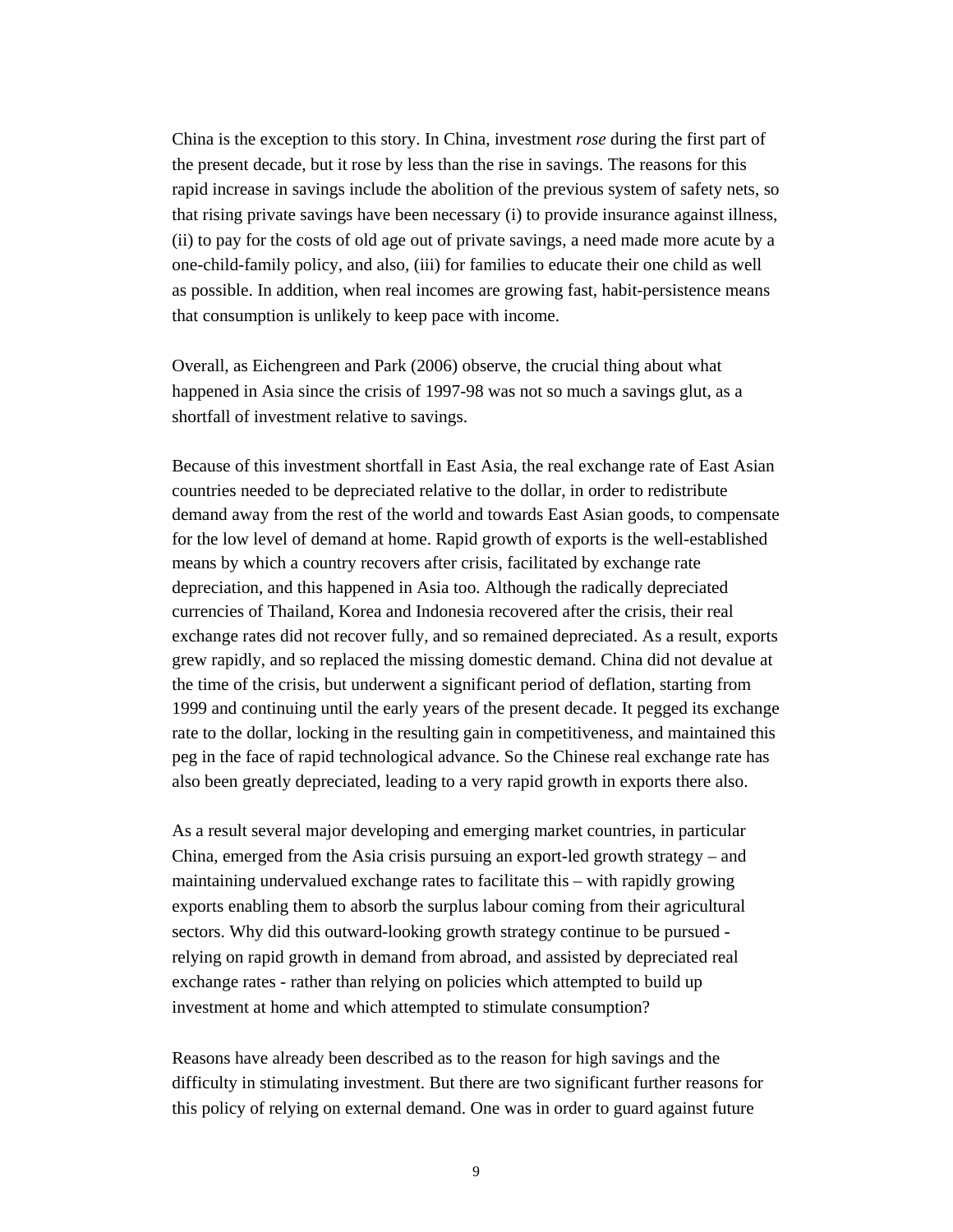crises: the resulting surpluses enabled a building up of official reserves, in a precautionary manner, so as to deal with outflows of domestic capital, and 'sudden stops' in capital inflows. (Eichengreen, 2004, Portes, 2008)) This was a public sector strategy of insurance against future crises. Such an explanation sees the maintenance of a rapid growth of exports, and the resulting current account surplus, not as an end in itself but as the consequence of a desire by policymakers to build up reserves

A second different, but important, story is the 'Bretton Woods II' argument, provided by Dooley *et al.* (2004a, 2004b): that several major developing and emerging market countries, in particular China, deliberately pursued an export-led growth strategy because relying on rapidly growing exports, rather than on rapidly increasing domestic demand, enables one to sell into existing global markets for products, without having to build domestic markets. And one may be able to achieve rapid productivity growth in the traded goods sector - using best-practice global technology, partly introduced through FDI – and to do this faster than might be possible by growing the supply of nontraded goods for sale to domestic consumers. (This is just the Belassa-Samuelson effect.) This reason sees the strategy of growing external demand as being pursued because of the advantages of rapid growth of exports, in itself, rather than because it enables the accumulation of foreign assets.

#### *Global Imbalances and US Interest Rates*

The strategies in Asia, described above, were an important part of the reason that why global interest rates fell decisively at the beginning of this decade. But only a part.

Between 1998 and 2000 the fall in Asian investment-minus savings had been matched by a rise in investment in the US as a result of the dot-com boom, ensuring that output growth in the world remained high, and that East Asian economies recovered from the crisis by means of export-led growth. But when US investment fell from 2001 onwards, following on from the collapse of the dot-com boom, aggregate demand fell in the US. In the face of the fall in aggregate demand in the US, and in the face of a large current account deficit, demand was maintained by means of low interest rates, and by an emerging US budget deficit.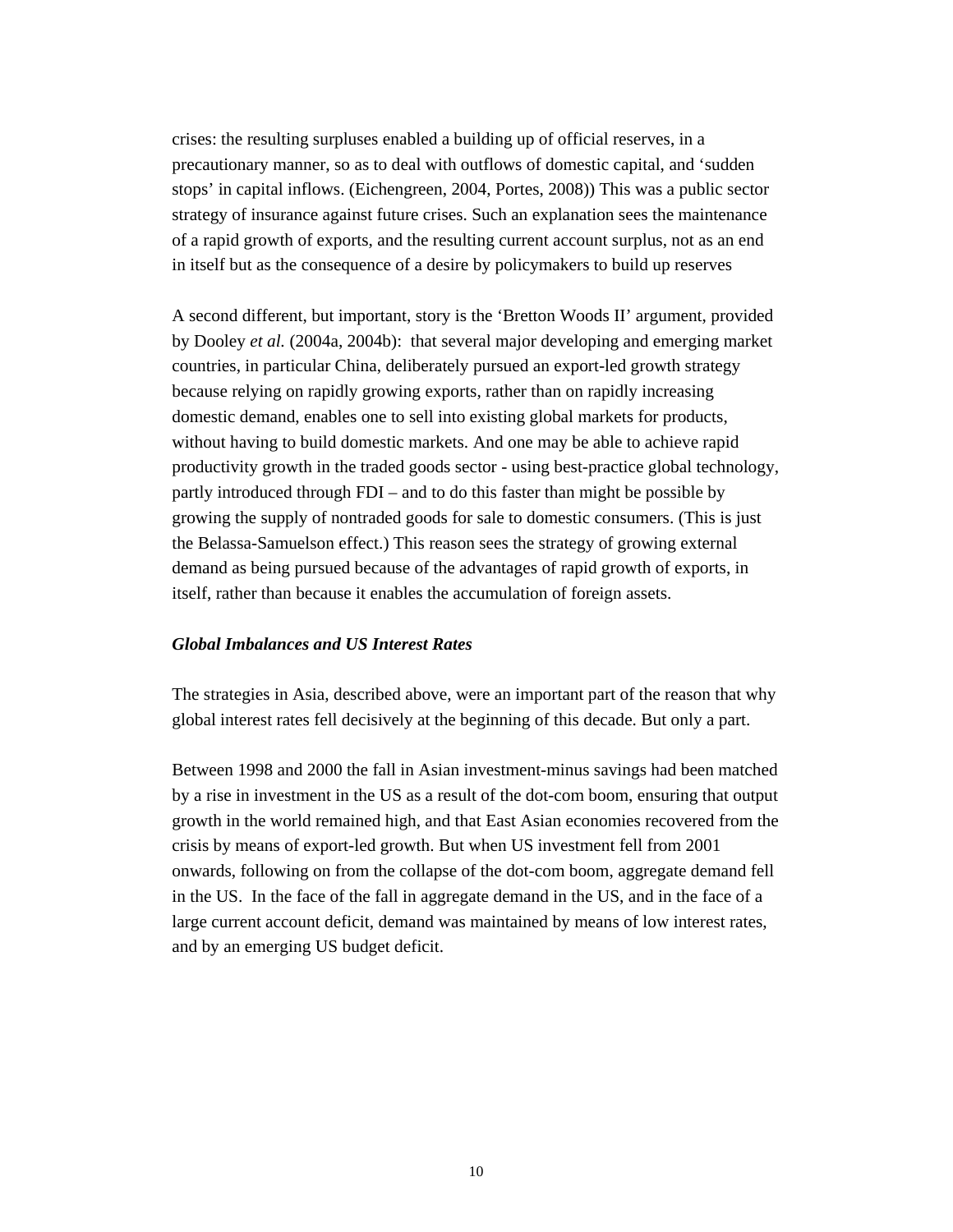

**Figure 5 US Interest Rates** 

This cut in nominal interest rates – the 'Greenspan put' – was the appropriate response by the Fed<sup>5</sup>, since the fall in investment relative to savings led to a fall in the rate necessary to ensure full employment of resources – or the 'neutral' real interest rate – and the Fed's actions were what was required to ensure that market rates fell in line with this. In the absence of inflation, this fall in nominal interest rates led to a fall in real interest rates. This reaction in monetary policy, together with the accompanying US fiscal expansion, was a *response* to the rise in US savings relative to US investment. It was a response to a fall in investment relative to savings very different in kind to that in East Asia, where recovery had been sought through export growth, facilitated by exchange rate depreciation.

Such a cut in interest rates in the US, accompanied by significant fiscal expansion there, was accompanied by cuts in interest rates in the UK, and elsewhere. This, together with the maintenance of undervalued exchange rates in East Asia and in other countries, ensured that the demand growth coming from these lower interest rates was transmitted to the rest of the world, including to East Asia. In China interest rates fell by less than in the US, thus damping the effect of this change in global monetary

 5 John Taylor and others have argued that the cut in interest rates was excessive; I criticize this view below.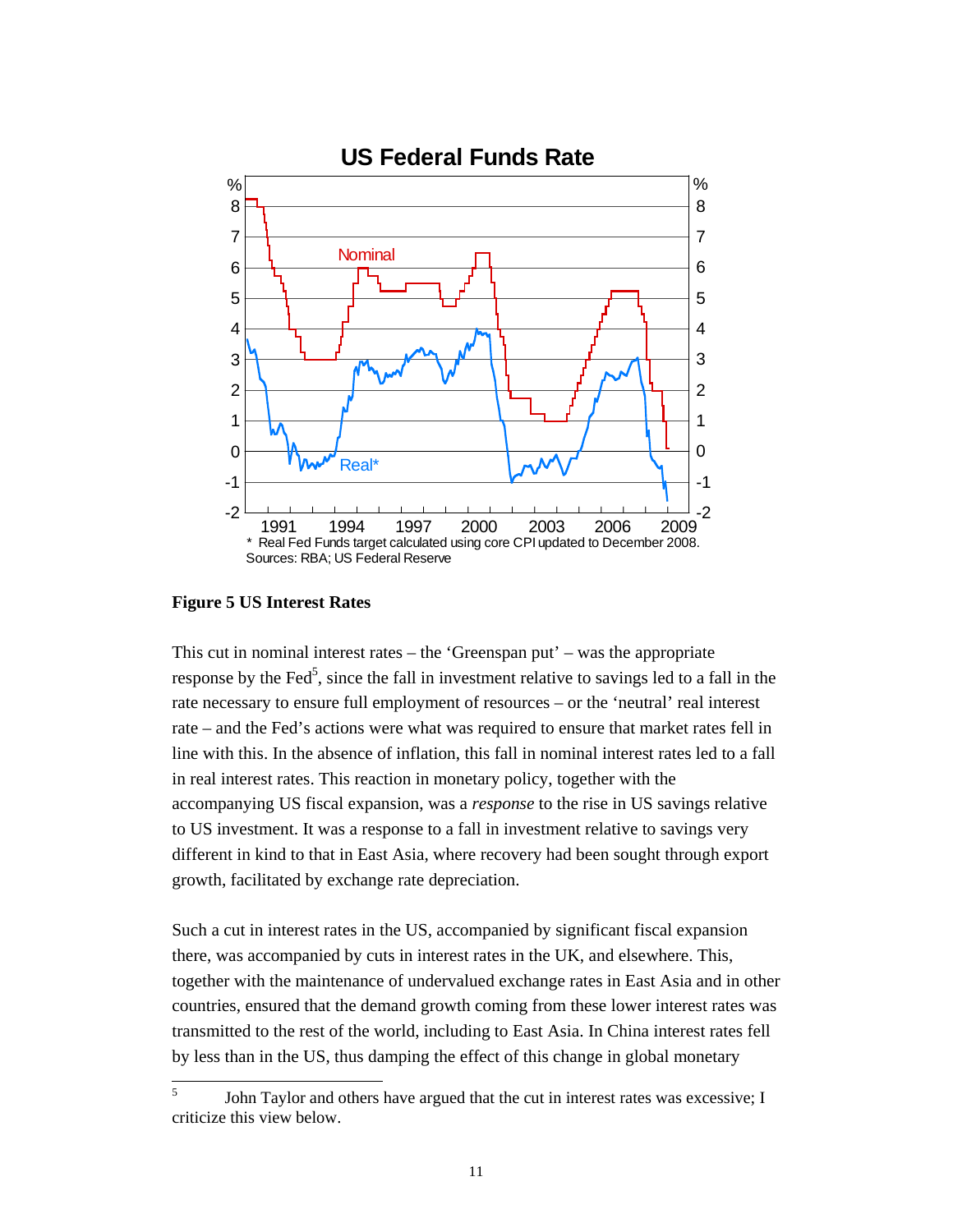conditions on domestic consumption and investment in East Asia, relative to what would have occurred had interest rates fallen by more. The difference between the rates at home and abroad was preserved by capital controls, which remained sufficiently effective to prevent the Chinese currency from appreciating.

One alternative to this unprecedented cut in interest rates at the end of 2001 and beginning of 2002 – and the accompanying fiscal expansion- was a very significant downturn in the US and other advanced countries, during 2002. Many feared – at the time - that such a downturn would happen. The cut in interest rates was precisely designed to prevent this happening, and to enable the 'great moderation' to continue.

Another alternative would have opened up if the dollar had fallen in the early part of the decade, at the same time as US interest rates were reduced.<sup>6</sup> If this had happened, the fall in US interest rates would not have needed to be so large, since some of the recovery from the dot-com crash in the US would have happened by means of an improving US current-account position. The US current account deficit was, at the time, around four percent of GDP, a level which was, until then, historically unprecedented. A reduction of a large proportion of this deficit, by means of currency depreciation, would have compensated for the fall in investment shown in figure 4<sup>7</sup>. But the dollar did not depreciate significantly at this time, and so this alternative was not possible.

The dollar did not depreciate against the euro and the yen because these countries also suffered from the dot-come boom and adopted expansionary monetary polices in line with those in the US. And the dollar did not fall against East Asian currencies because of the monetary and exchange rate policies of those countries, which were described above. As a result, East Asian savings remained high relative to East Asian investment, *even although* global interest rates fell so much. East Asian policy could have mitigated against this, by allowing interest rates to fall in line with those in the US and elsewhere. This would have helped to reduce the gap between domestic savings and domestic investment discussed above, and so have enabled rapid growth to have been consistent with a less rapid growth in exports. That, in turn, would have been consistent with currency appreciation. But East Asian policy did not make this choice.

 6 Or there could have been an even larger fiscal expansion in the US,, but I put this alternative to one side.

<sup>7</sup> Iinvestment would have fallen by even more if the interest rate had not been reduced by as much, and so the current account correction would have needed to be that much larger.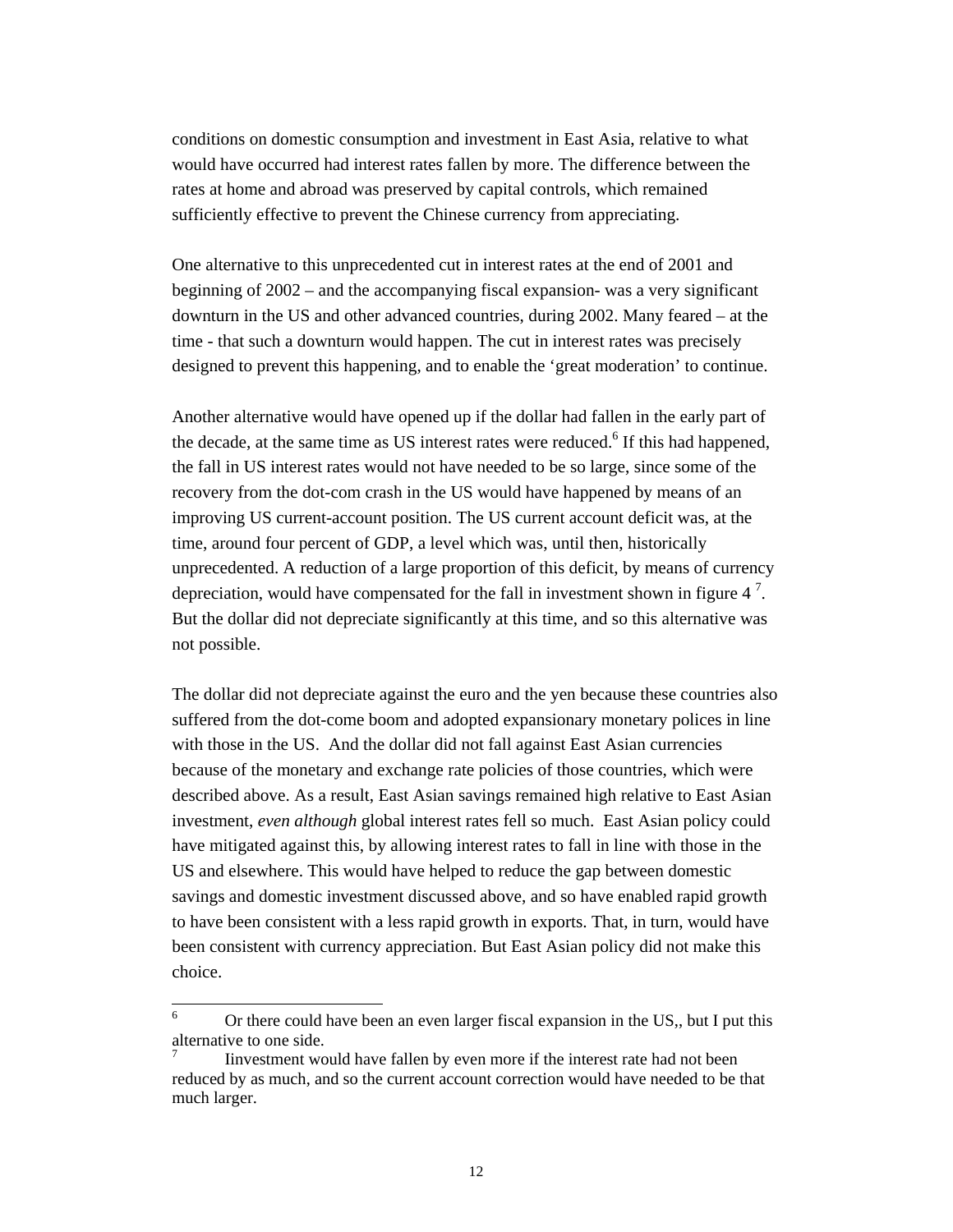John Taylor has argued (Taylor, 2008, see also the discussion in Bean, 2009) that US interest rates need not have fallen as much as they did, by showing how much less the US interest rate would have fallen had it followed a 'Taylor rule', and by suggesting that the US interest rate should have followed such a Taylor-rule path. However, this argument appears to be misleading. A Taylor rule assumes that the neutral rate of interest – the rate necessary to ensure full employment of resources –is constant and shows how the interest rate should vary, relative to this given neutral rate, in order to control inflation. But the period from 2001 – 2004 was *not* a period in which controlling inflation was the central policy issue. Instead it was a time in which, for reasons discussed above, the natural rate of interest fell significantly. Following the higher interest rate suggested by the Taylor rule would have created a recession, and would have ended the great moderation. That choice might have been desirable. But the only circumstances in which steady growth could have been maintained, and yet the interest rate followed the higher path suggested by the Taylor rule, would have been one in which the dollar fell significantly<sup>8</sup>, so as to ensure that demand was sustained in the US, in the face of the fall in domestic investment, by means of rapid improvement in the current account position. This alternative was not available, in part because of East Asian policy choices.

Long-term interest rates fell, at the same time as short term interest rates. An explanation on this additional feature can be found in the expectation, prevalent at the time, that the outcome with low interest rates would continue for a long period of time.

The financial consequences of the resulting global macroeconomic imbalances were that large amounts of East Asian savings, and large holdings of foreign exchange reserves, were deposited in the US by East Asian asset holders. Such increases in East Asian asset holdings provide an additional argument as to why long-term interest rates fell, at the same time as short term interest rates. Asset holders in East Asia wished to hold long-term assets as well as short-term assets, pushing down long-term rates as a result of the short term macroeconomic outcomes.

The combination of undervalued exchange rates in East Asia *and* a use by the US of monetary policy to ensure the continuation of the great moderation was an outcome in which interest rates in the US had to fall by a very great deal. US monetary policy needed to be such as to ensure that demand growth was rapid enough to ensure full

8

This assumes that no further fiscal expansion would have been possible in the US.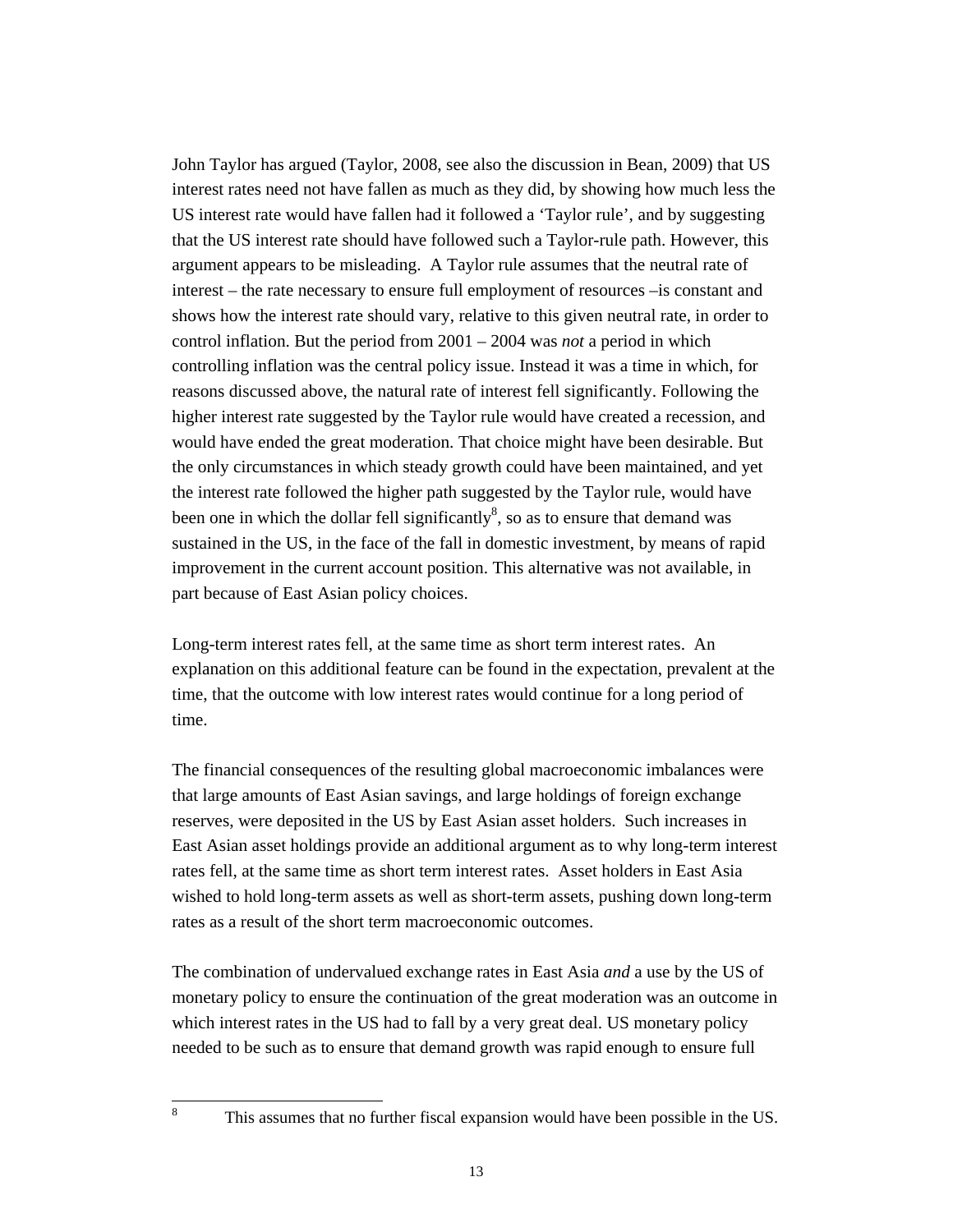utilisation of resources at home *and* a rapid growth in exports in East Asia. This fact had significant consequences.

#### **3.3 Systemic Risks Created by Low Interest Rates in the US**

The *financial* consequences of a very great fall in interest rates in the US and elsewhere was a very large rise in asset prices. A very large reduction in (risk adjusted) interest rates will inevitably lead to a very large increase in the price of financial assets. Such an increase in prices of these assets will increase household wealth and will thereby lead to an increase in consumer spending. Such an increase in financial wealth acted as a crucial part of the transmission mechanism, from monetary easing to increased consumer expenditure, and is part of what the lower interest rates sought to bring about. Such a large monetary easing was, in turn, required because of the savings-investment imbalance, in particular because of those in East Asia.

But what happened was more complex than this. The fall in interest rates in the US and elsewhere led to a 'search for yield' by investors, who sought to maintain returns above the levels to which short term and long term interest rates had fallen after 2001. This was done by leverage, making the financial system more risky, and creating fragility. (Gertler and Karadi, 2009.). The argument in the previous paragraph suggests that, when interest rates rise again, the price of assets will fall again leading to a reduction in wealth and to a reduction in spending. Any policy which seeks to expand demand by means of interest rate reductions should recognise that a reversal will happen as interest rates rise again. The increase in leverage rendered the financial system vulnerable to collapse as the reversal got underway, in ways which were not expected; the resulting fragility was not understood at the time.

This fragility was created, particularly in the housing market, in the following way. The period coincided with a growth in the availability of mortgage-backed securities. Highly leveraged financial institutions (HLFIs) invested in such risky securities partly by equity finance, and partly by borrowing from elsewhere at lower interest rates. Such HLFIs increased their expected return on equity, as desired, by the borrowing, so as to enable them to increase the ratio of their loans to equity, or leverage ratio. At any point in time, the value of the equity of these institutions depends on the value of the investments in risky assets which they hold minus the value of their borrowing from elsewhere; their leverage ratio is equal to the value of these risky investments relative to the value of their equity, where the value of that equity is computed in the way just described. Any increase in the leverage ratio comes at the expense of an increase the risk attached to the return to equity, since the higher the leverage ratio,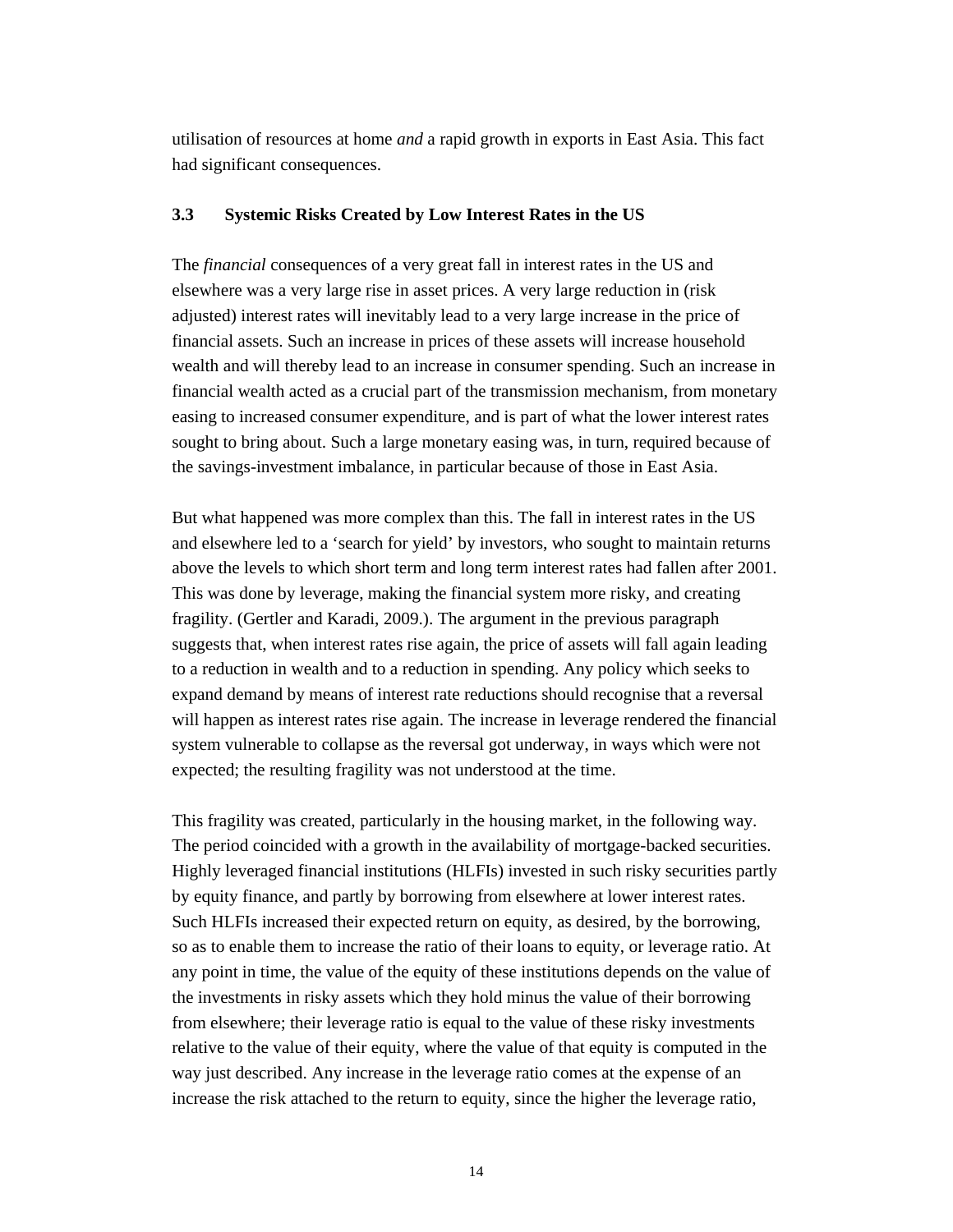the larger the effect on the rate of return on equity of a given fall in the rate of return on the risky asserts in which the HLFI is invested. HLFIs engage in leverage up to the limit of the risk that they are prepared to bear, given the expected return, and the expected variability of this return, of the assets in which they invest.

As a result of investing in mortgaged backed securities in this way, HLFIs greatly expanded the supply of mortgages, thereby driving down the price of such mortgages, and the return on them – including with subprime mortgages - to the point where any further supply increased the expected risk too far. This meant that keeping the return obtainable from mortgages high came to depend on increases in the interest rate charged over the course of the mortgage. This, in turn, came to require a continuing increase in the price of housing.

A continuing gradual increase in the price of housing was a feature of what happened, in the US until 2005, and in the UK until 2008. The rise in house prices coming from the reduction in interest rates was not immediate  $-$  as the discussion at the beginning of this section suggested it could have been. As the supply of mortgages rose, reducing their price, households increased their demand for them. With the growth of sub-prime mortgages, further households entered the mortgage market, enabling households to spend more on housing, and pushing up the price of housing. But the demanders of mortgages are collateral constrained – what can be borrowed for the purchase of housing depends on the prices of houses which, in turn, depends on what can be borrowed. (Miller and Stiglitz, 2009.) This constraint means that the increase in prices cannot be immediate, but must be gradual, along with increases in collateral. This continuing gradual increase in the price of housing underpinned the increasing supply of mortgages, provided by HLFIs, in the way described above. These institutions traded off risk and return, and came to depend on a continuing rise in housing prices. The HLFIs came to believe that they could limit the increase in the riskiness of this process, by means of asset diversification.

Investment in other risky assets, with similar leveraging, was engaged in by private equity firms, and by investment banks more generally. It was thought that the purchase of credit default swaps would help to insure the value of these risky assets, and so to reduce these other risks.

Leverage ratios well above ten have been common for investment banks, and for other financial institutions, in their attempt to increase yield in this way.

In sum, the lowering of interest rates, led to a 'search for yield' - an increase in the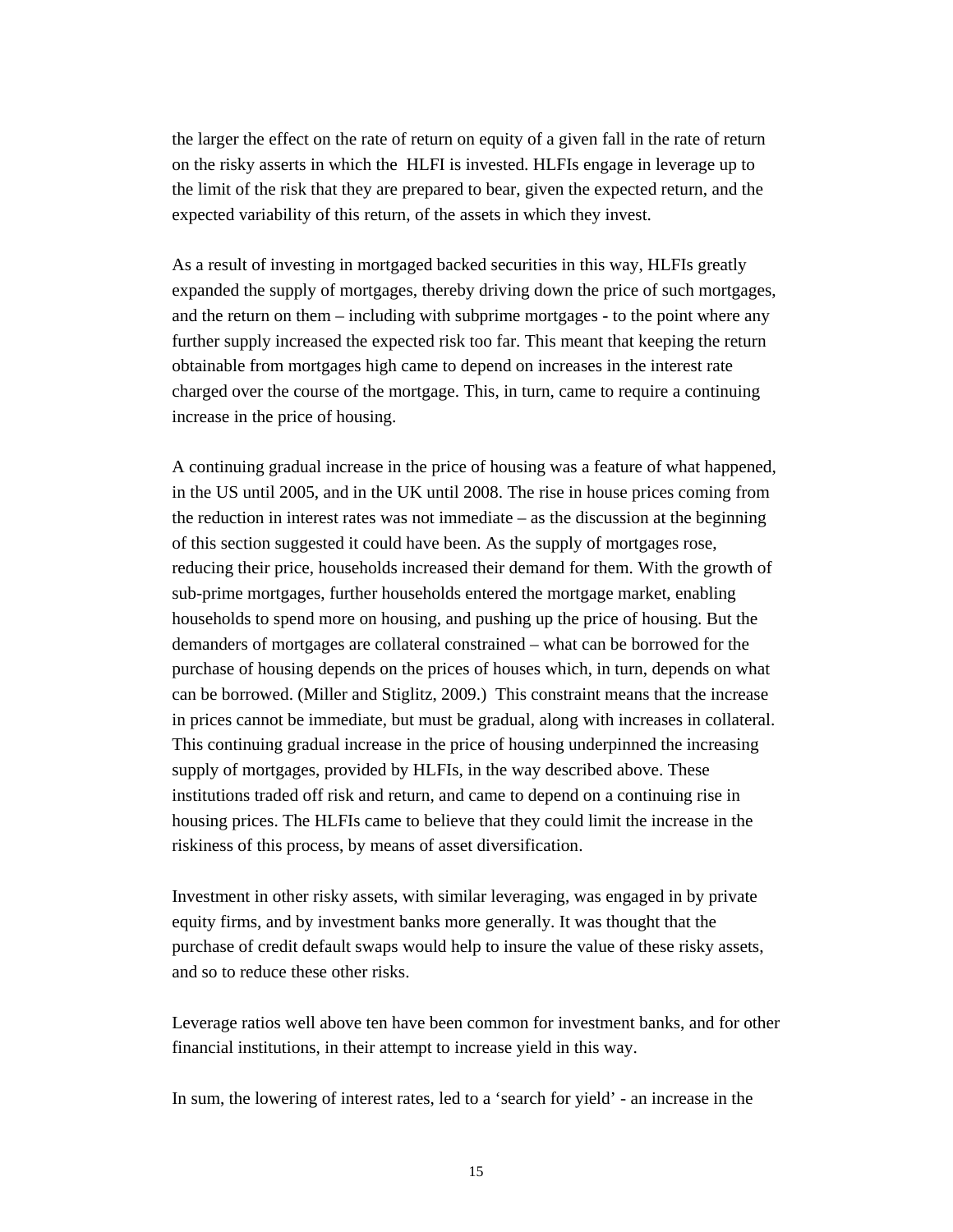demand not just for risk-free assets, but also for a wider class of riskier assets yielding a higher return. Leverage was the means of bringing this about - borrowing at low interest rates and investing in high yielding, more risky, assets, in particular in mortgages. The Asian crisis had given a strong warning that excessive leverage could be highly risky. But the growth of algorithmic risk models in finance led investors, and rating agencies, to believe that such risks could be offset by diversification. These models now appear to have been applied to too-short periods of data. They also appear to have been mis-specified, in particular by their ignoring systemic risks.

These systemic risks were as follows. HLFIs invested in mortgage-backed securities, financed by means of leverage, became exposed to the risk that the prices of houses would not continue to rise, so that the returns on mortgages, and mortgage-backed securities, could not be sustained. Further they were exposed to the risk that the prices of houses would start to fall, causing an increase in mortgage defaults, and so further depressing the price of mortgage-backed securities. Highly leveraged investors in other risky assets were also exposed to the risk that these other assets would also fall in value. And, essential to the argument of this paper, HLFIs became exposed to the systemic risk of rises in the interest rates at which they obtained their funds.

If interest rates not fallen so much in 2002, coming in part from what happened in Asia, then highly leveraged institutions would not have embarked on such a large increase in the supply of mortgages, and other financial institutions would not have embarked on such a large increase in highly leveraged finance. The very great fall in interest rates, coupled with the growth in leverage, led to a very great increase in the systemic risk attached to the financial system.

Financial globalisation meant that investment in US mortgages was taken up by banks and financial institutions not just in the US but in Europe. Thus countries beyond the US were also exposed to the risk of these assets falling in value.

#### **4 The Crisis**

# **4.1 Onset of the Crisis**

As Figure 4 shows, interest rates in the US rose very steeply between 2004 and 2006. This was in response to the recovery in investment shown in Figure 5, and to the fiscal expansion (which increased as a result of the war in Iraq). And there was increasing inflationary pressure from rising global commodity prices, coming from the growth in East Asia continued to rise, itself a result of the rapid growth of exports.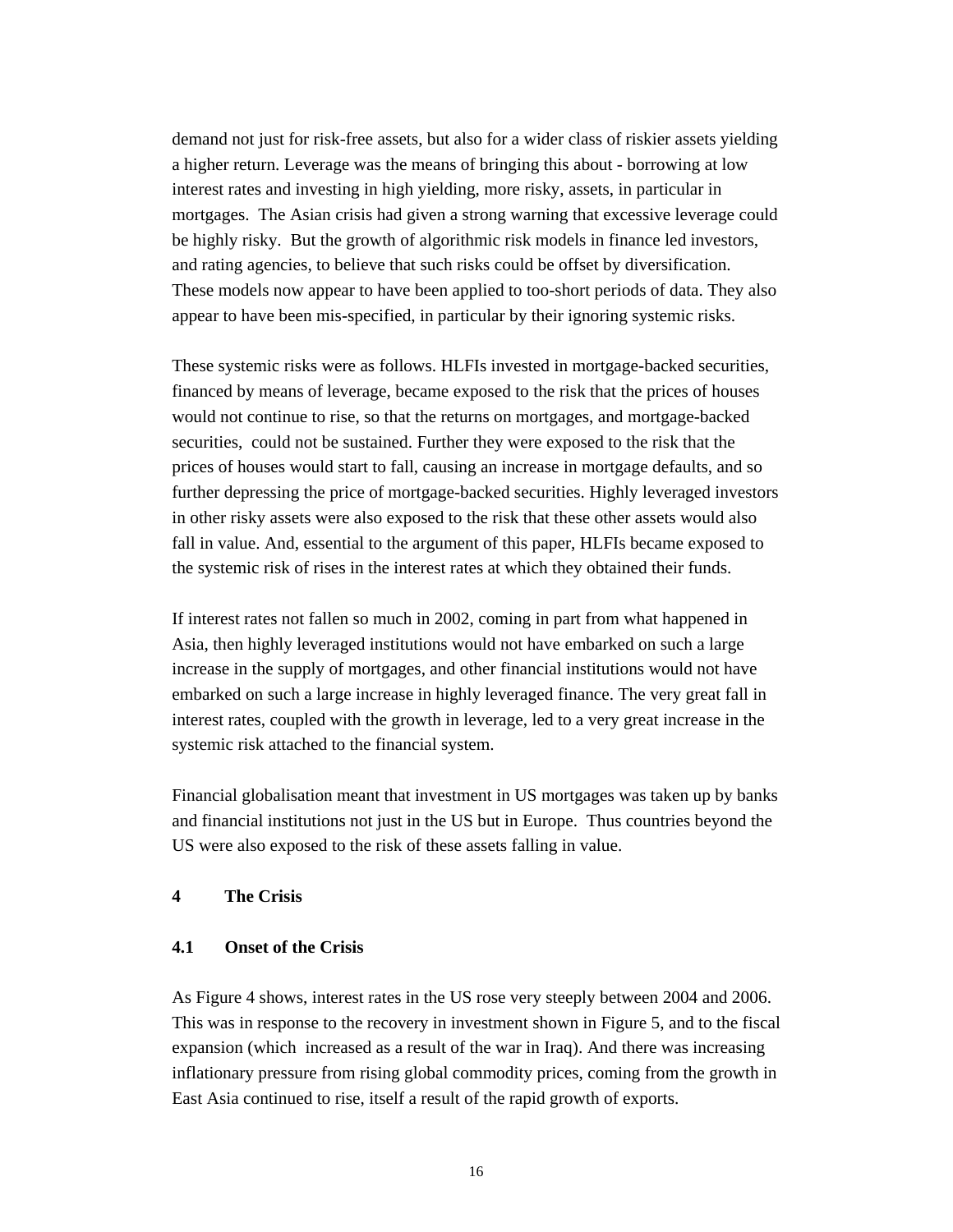As interest rates rose from 2004 onwards, the cost of borrowing by HLFIs began to rise, requiring them to pass on higher interest rate costs to those to whom they lent, in particular in the mortgage market. This caused the value of houses to begin to fall, and the value of mortgage-backed securities to begin to fall.

This fall in the value of mortgage-backed securities was amplified by a financial multiplier process. Since the value of the equity of HLFIs is a residual after subtracting their own borrowing from the value of their investments, the leverage ratio of HLFIs *rose* after asset prices fell, since the proportional fall in the value of their equity is more than proportional to the fall in the value of financial institutions which they held. This meant that their equity became *more* risky, and so that they needed to contract their balance sheets, by selling some of their investments and so reducing their borrowing, to reduce their leverage again. Such sales of risky assets led to further reductions in the demand for these risky assets. That led to further falls in the price of these assets. That in turn caused further contraction in the value of HLFI's balance sheets, further sales of assets by HLFIs, further falls in asset prices, etc, etc.' Krugman (2008), and in more detail, Gertler and Karadi (2009) discuss this financial multiplier process. In the end, this process caused financial markets to seize up, leading to the collapse of Lehman Brothers.

This collapse in financial markets has led to a very large increase in household savings. For example, during the boom, the UK saw a rise in financial wealth of approximately 100 percent of GDP, in large part due to a rise in house prices. A fall in house prices of say 30% requires a very large increase in savings for this wealth to be recaptured. This increase in private sector savings has caused the financial crisis to became a demand contraction.

#### **4.2 International Transmission**

The international transmission of this shock proceeded through two means. The first is the Keynesian transmission of demand, through reduction in demand for exports. Countries such as Germany and Japan, and China, highly reliant on export demand, saw foreign demand for their exports collapse. The collapse of the global financial system caused a disproportionately large effect on trade finance so making this collapse in exports particularly large.

Second there has been an international propagation of financial shocks through an international version of this financial multiplier process. A fall in asset values in one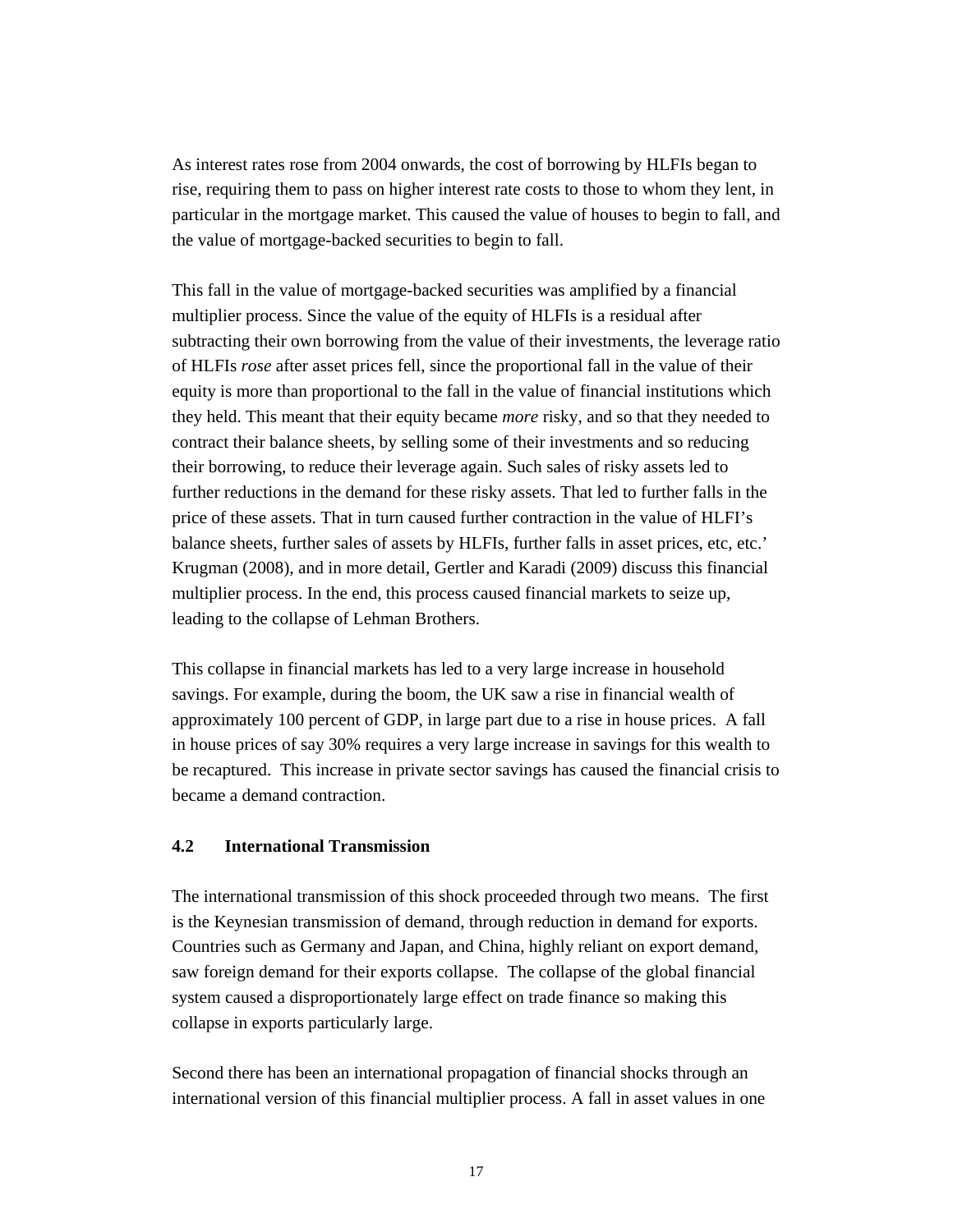country depressed the balance sheets of highly leveraged institutions there, depressing the demand for financial assets in other countries, reducing asset prices in those countries, leading to falls in demand for assets in yet further countries, and so to a reduction in spending in those countries. (See Krugman, 2008).

# **5 Short-term Global Policy Responses**

What we have seen globally in the short run, since the crisis struck, has been an unprecedented policy response, designed to halt, and then reverse, the downturn in demand.

The policy response to this crisis has had four components.

(ii) Lowering of interest rates, to almost zero in the US and in the UK, and to very low levels in Europe and elsewhere.

(ii) Quantitative easing. This has involved an increase in the demand for long-term government paper, and private sector bonds, by the central bank, so as to ensure that long-term interest rates fall in line with short-term interest rates. Such quantitative easing has been necessary because the expectations channel – the expectations that interest rates will be sufficiently low in the future - has not been strong enough to ensure that long-term interest rates fall sufficiently to help stimulate spending.

(iii) Recapitalising of the financial system. The above discussion of financial collapse shows why recapitalisation of the financial system has been necessary, in order to avoid a reduction of lending by highly leveraged financial institutions with damaged balance sheets. This process has been led by bailouts of the financial system in the US, and in Europe. But the worsening of balance sheets has been so great that it still appears that it is in the interests of banks to deleverage and to curtail lending. In particular, as recovery begins, it has become clear that it is in the interests of banks which need to rebuild balance sheets, to increase the gap between lending rates and the rate at which they borrow. This difficulty is likely to damp the recovery, possibly very significantly.

(iv) Fiscal expansion. There has been very large fiscal expansions, something strongly supported by the IMF. (See Spilimbergo, et al 2008). This has happened in the US, Japan, UK, Germany, Australia, and elsewhere in the OECD, and also particularly in China.

A sustained global recovery will require that the reductions in interest rates, and the fiscal injections, are large enough to counteract the increase in private sector savings. Also, lower interest rates must help to discourage savings, and encourage people to borrow and stimulate investment. For the increase in borrowing and investment it is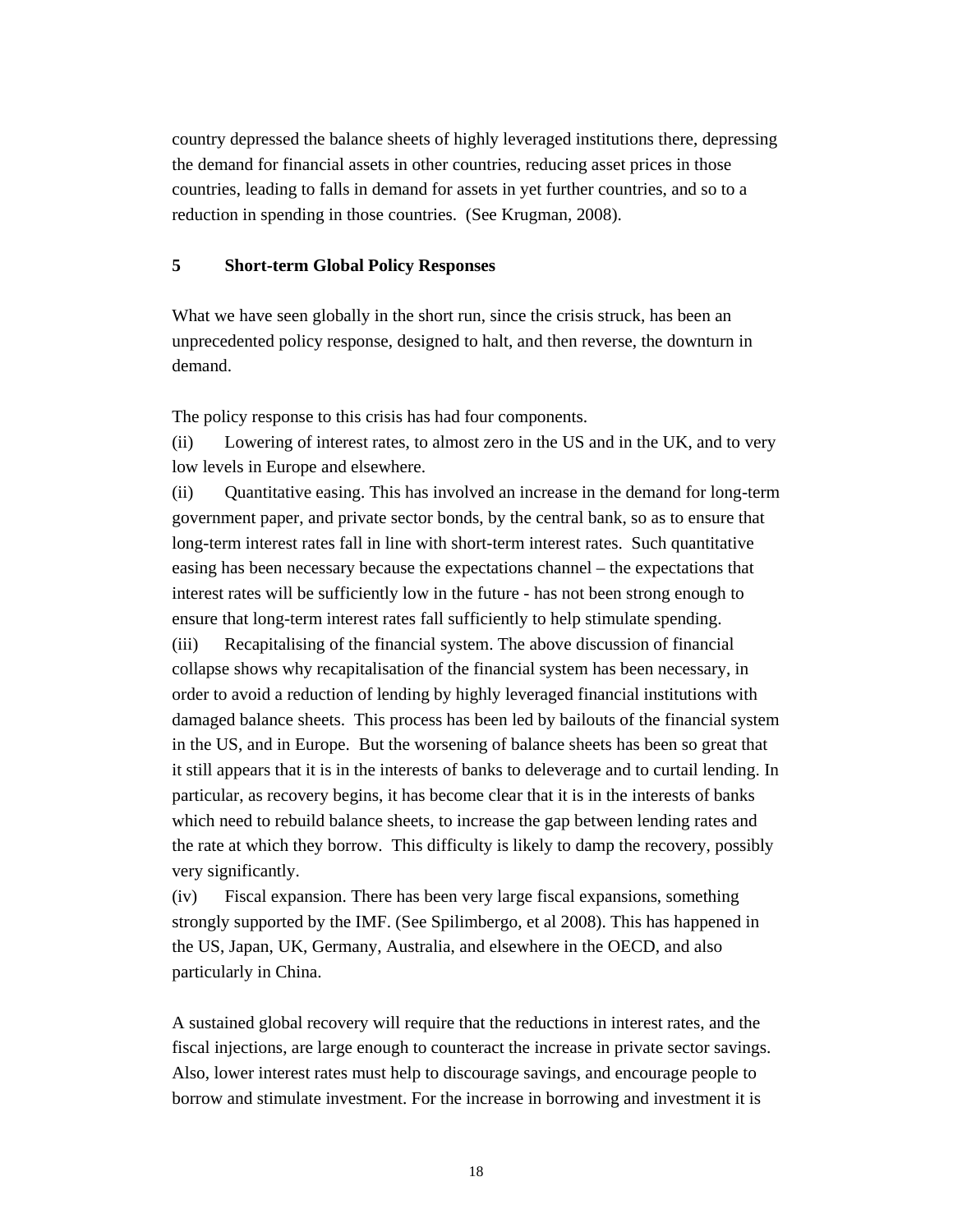essential that the financial system be repaired enough to prevent the blockages from continuing.

In the short run there has been a need to run large fiscal deficits, to replace private sector consumption, as described above. The other side of this coin is that there has been a need for a supply of public-sector assets, to replace the wealth in private sector portfolios which has fallen in value with the collapse in house prices, and, subsequently with the collapse in equity values. Since lowering of interest rates to zero has led to insufficient increases in private sector demand, the public sector has needed to go into deficit, by unprecedentedly large amounts. It must supply these assets, precisely because the private sector wishes to save and in the short run is unwilling to invest.

This raised a significant issue to do with the need for international cooperation. In each country there are costs of financial restructuring and bank bailouts, and costs of fiscal stimulus, in that these will generate an obligation to raise taxes in the future. Given that expansion by any one government creates spill-overs to other countries, each government would prefer a recovery to come from fiscal injections elsewhere in the world. This explains why we saw such a large emphasis on the need for cooperation in the run up to the G20 summit in London in Early April. The need for cooperation will be particularly strong as the recovery gets underway, with the governments each tempted to remove stimulus too soon in order to safeguard their fiscal position, to begin the process of reducing their deficits, so as to halt, and reverse, the accumulation of public debt.

This brings us to what is needed to ensure cooperation in the longer term, to which we now turn.

## **6 Resolving Global Imbalances in the Longer Term**

Global imbalances are an outcome of the asymmetric savings-investment gap, world wide, which has played a role in the crisis; resolution of the crisis will require that this asymmetric savings-investment gap, and so the global imbalances, are resolved. That is, we require not just an outcome in which there are low interest rates world wide, at the short end and the long end, and, to assist with this, financial sector bailouts and fiscal expansion, world wide. We also require that some of the expansion of demand in the deficit countries comes from an expansion of their exports, facilitated by a devaluation the real exchange rate of these deficit countries. Conversely it will require a disproportionate expansion of demand in the surplus countries and also an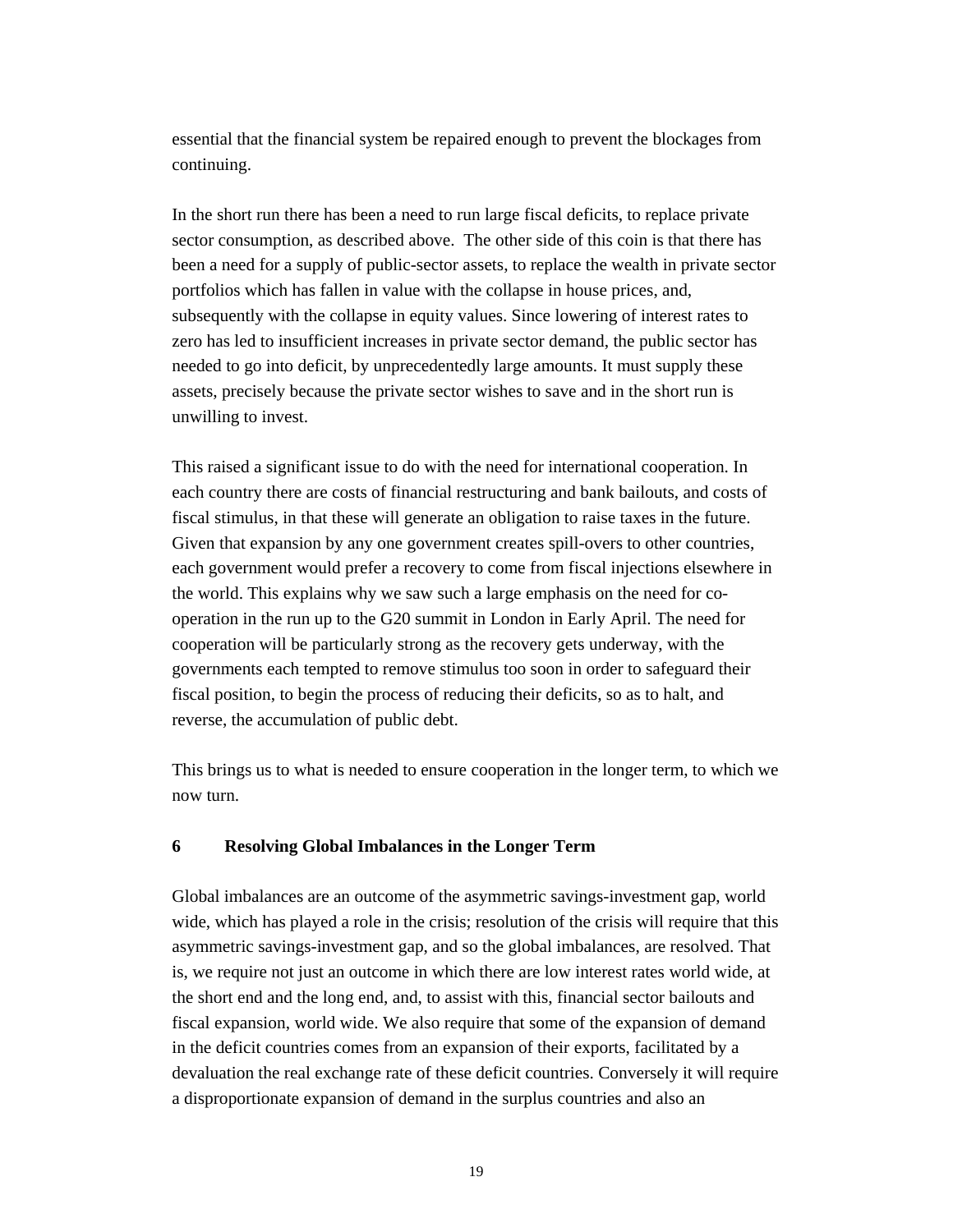appreciation of their exchange rates.

One risk is that there is excessive reliance on recovery of domestic demand in deficit countries, in particular in the US. That too would be part of an outcome which set the whole process off all over again.

The UK has already devalued significantly, and its recovery will be assisted by a depreciated real exchange rate. Because the UK is a small economy the effect of this sterling depreciation in causing an appreciation of the currencies of other economies will be small, and thus not particularly significant.<sup>9</sup> But of course this cannot be achieved for all deficit countries. In particular it cannot be achieved by the US without there being significant appreciation against another major region of the world.

A converse risk is that there is insufficient recovery of domestic demand in the surplus countries, which up until now have been reliant upon growing exports, such as Germany, Japan, and countries in East Asia, including China. China appears to be moving in the required direction. There are however very real difficulties in the expansion of domestic demand sufficiently, for all the size of the fiscal injection. At present savings in China are high, not just for the reasons described above, but also because of the high level of profits, both in the old state enterprises, and in the rapidly growing private sector. Profits are not being distributed to the household sector, but are instead are being used to fund private investment. And a very large fraction of the stimulus has come from large increases in public infrastructure investment. This increase in investment increases productive capacity, so requiring a yet larger increase in domestic demand the future. This does not resolve the imbalance between domestic savings and domestic investment. That resolution requires that consumption grow, which requires a steady increase in real income, which in turn involves competitive pressure on firms to lower prices or redistribute profits to the household sector. Yu Yong Ding (2009) has argued that the current process is not sustainable, and that it will go on adding to capacity directed towards exporting. It appears that that China is not in a position to ensure the required currency appreciation along with a recovery in consumption , as recovery comes. Without such changes, there is a risk of setting off the imbalances described in Section 1, all over again.

The required appreciation of the exchange rate also will be difficult to bring about. Estimates widely suggest that the Chinese currency is 30 or 40 percent undervalued. This cannot be corrected, in a large immediate movement, without bankrupting firms geared towards producing output for export. What is required is a gradual

 $\overline{a}$ 9

This is not true of Ireland.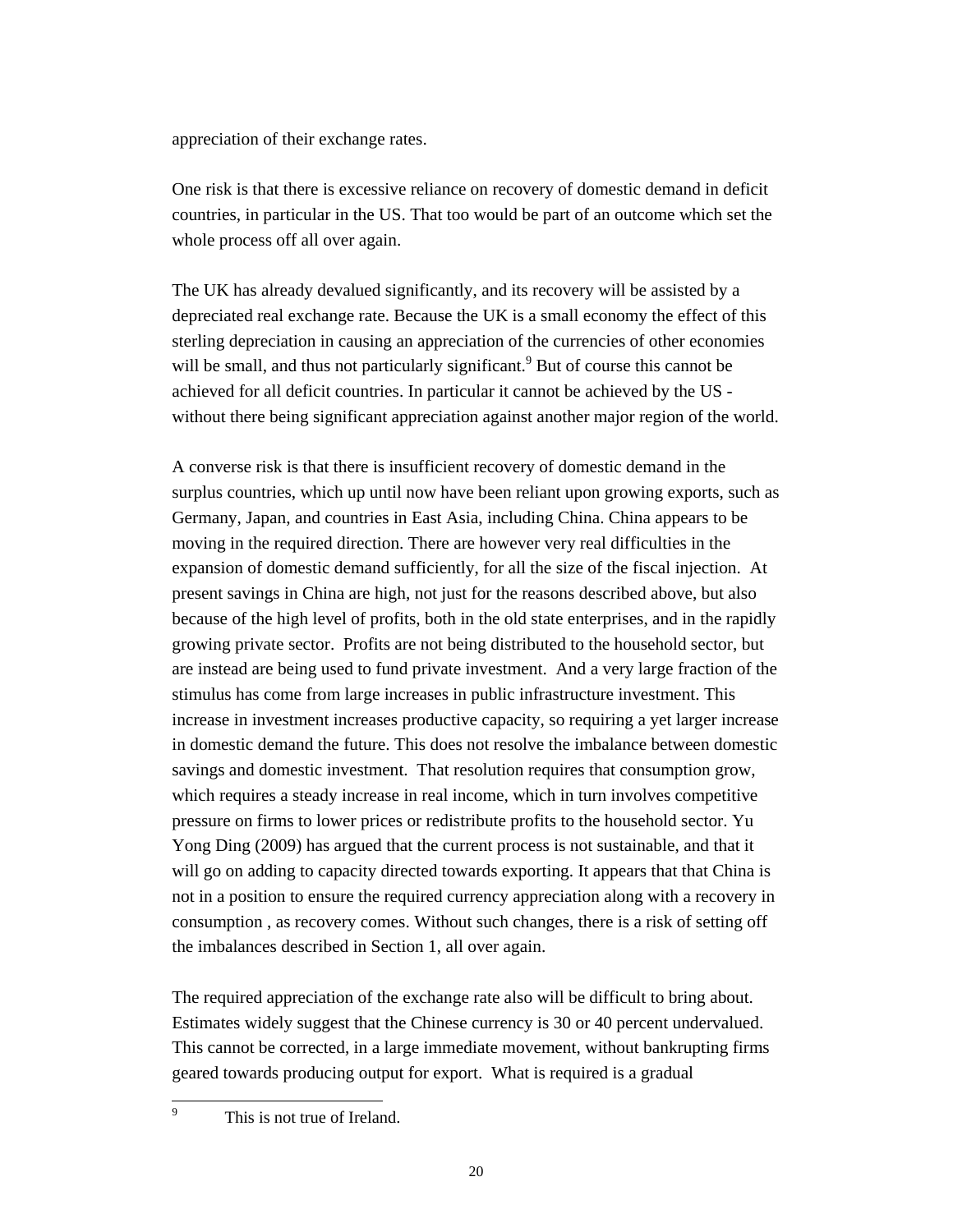appreciation of the real exchange rate, at a rate of 4 or 5 percent per annum for say 10 years, over which time the current overvaluation of the exchange rate would be removed and adjustment made for ongoing subsequent increases in Chinese competitiveness, as compared with that in the US and other advanced countries. But such a gradual appreciation offers opportunities for speculative benefit, creating the possibility of large capital inflow in search of capital gains. These could bring the appreciation forward, creating the possibility of a currency crisis in which the renminbi appreciated greatly. Any attempt to moderate such capital inflow by setting lower interest rates within China would be vulnerable to the possibility that this would stimulate a too great growth in domestic demand, in the form of investment. Making a successful move in the required direction of currency appreciation seems to necessitate sufficient restrictions on capital movements as to prevent the capital inflow from destabilising the process. It is possible that liberalising financial system within China, in such a way as to encourage an increase in holdings of foreign financial assets by Chinese residents, might create a counterbalancing capital outflow which could dampen any capital inflow. Movements of the currencies of other Asian countries will become much easier or if the Chinese currency appreciates.

If currencies of East Asia do not appreciate, but financial market pressure forces the dollar to devalue, then the world faces significant regional tensions. It is only possible for the dollar to devalue, and at the same time for currencies in East Asia not appreciate, if there is significant appreciation of the euro. This will make recovery in Europe difficult.

Within Europe there are also significant internal imbalances. Germany has been running a growth strategy based on an improvement of competitiveness with respect to the remainder of the EMU region, relying on the fact that Portugal Greece and Spain significantly uncompetitive. These countries are unable to carry out as large fiscal expansion, since, with disproportionately large falls in output tax revenues have collapsed, and budget deficits are so large that further expansion is deemed irresponsible. As a result of expansion within the European zone depends upon expansion of domestic demand within Germany, or the attainment of a more competitive position of the euro region as a whole. But, if as described above, global pressures cause the European currency to appreciate, then the latter strategy becomes unavailable. If this is true then a recovery of growth in Europe depends fundamentally upon expansion of demand in Germany, either expansion of private demand, or if that is not possible, and further fiscal expansion.

#### **7 Fiscal Imbalances and Global Imbalances in the Longer Term**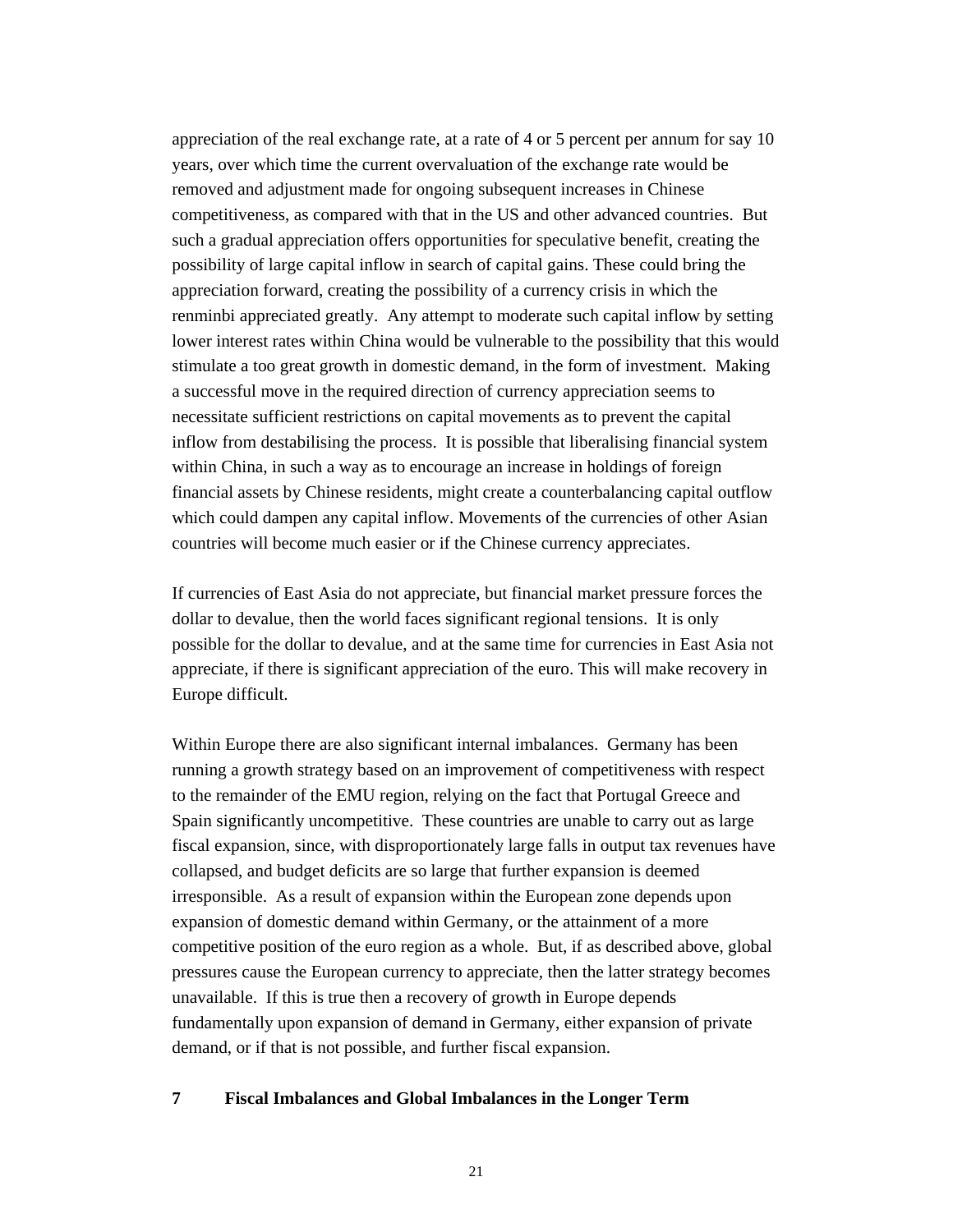When the recovery comes the fiscal positions will come under strain. The fiscal time profile in different regions that deal with these strains in the different regions must be constructed in such a way as to be consistent with a resolution of global imbalances.

As the recovery comes, investment by the private sector will increase, offsetting the increase in private sector savings, and some parts of the private sector will wish to borrow, taking advantage of the low interest rates. The value of the wealth of the private sector will have recovered, and the private sector will have begun to rebuild its savings. Spending will increase. At this point the large fiscal deficit risks becoming excessive – with public spending too high and taxes too low. There will have been very large increases in public debt. Private sector spending will recover sufficiently that interest rates will need to rise, to prevent this increase in public debt causing such an increase in consumption that it causes excess demand and inflation.

What will be needed to prevent a large rise in real interest rates, in due course, is both a return of growth – and so growing tax yields - and the ability to raise taxes, so that the supply of public-sector debt ceases to increase rapidly, and in due course that the stock of public debt begins to fall. There is a difficult middle way to be achieved here. In the short run, as described in Section 3 above, the public sector must supply enough assets, precisely because the private sector wishes to save and in the short run is unwilling to invest. But in the long run as growth returns in the position is reversed. The supply of public-sector assets must be reduced – i.e. budget deficit must be curtailed -- and, more than this, the stock public-sector assets must be reduced by a string of public-sector budget surpluses, so as to make room for assets issued by the private sector as the private sector borrows and issues equity.

Discussions of the budgetary position in the US, the UK and elsewhere make it clear how costly, and politically difficult, it will be to raise taxes in the required way. Such higher taxes will not just be difficult to raise because of the burden which they place on consumers, but they will also constrain the possibility of profits and growth. Many in private financial markets thus fear that taxes will not be increased in the future – that political institutions may not be strong enough to ensure this when we reach the longer run. This fear of high interest rates in the future, is in danger of causing high long-term interest rates to rise in the present. "Once bond yields go above a certain level – [ perhaps] about 6 per cent – it becomes difficult to justify buying stocks. They could reach this level when the Treasury bond market finally chokes on the huge new issuance governments are trying to push down its throat to fund the deficit." (Arthurs, 2009). Such a rise of long-term interest rates in the present may serve to check, or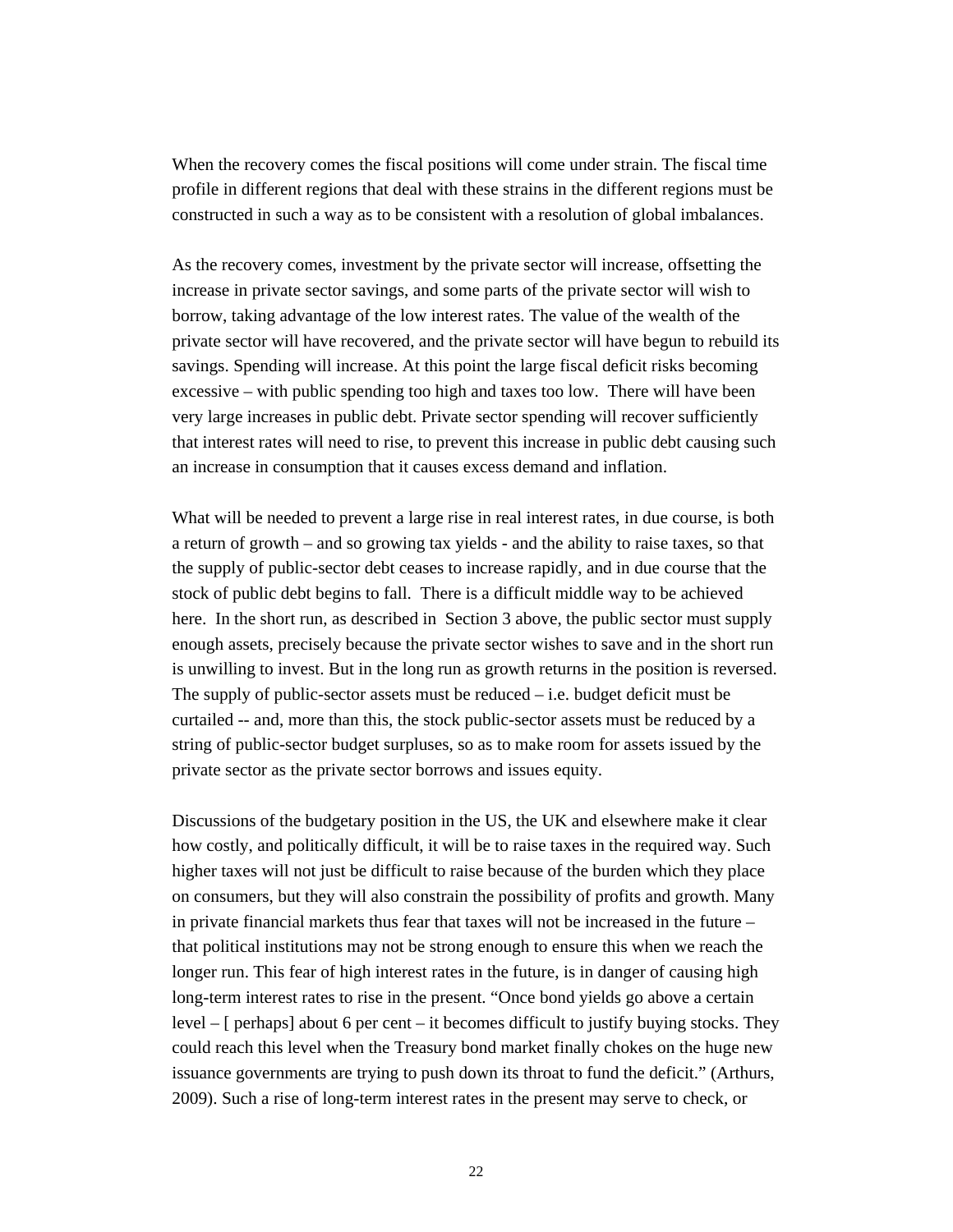even to prevent, the effectiveness of the policy response in Section 3.

This discussion suggests a time inconsistency – or contradiction – in the strategy described in Section 3. It is critical that fiscal institutions remain sufficiently strong that this time inconsistency can be resolved. Governments have needed to be able to expand enough in the short run. But they also need to be able to promise that they are committed to raising taxes enough in the future. If they cannot do this, that will make the recovery more difficult.

The risk of this time inconsistency is larger if there is a fear that central banks may be prevailed upon to renege on their commitment to fighting inflation in the future, as the recovery gets under way. If, in the future, higher taxes come to constrain the possibility of profits and growth, it might be argued that it is desirable to inflate the public debt away, so as to remove the resulting tax burden, and so as to enable higher profits and growth. If there is a fear that the inflation targeting framework is not strong enough to prevent this happening, then long term interest rates will rise in the short-run, not because of a fear of higher real interest rates in the future, but because of a fear of higher nominal interest rates in the future, as inflation sets in. Such a fear of future inflation will hinder the recovery in the short-term. And the value of publicsector debt will fall in the short run, limiting its ability to replace the wealth which had been held in the form of housing, thereby constraining the willingness of consumers to spend.  $10$ 

This problem of public debt interacts with the problem of global imbalances. One important implication, which we will discuss, is that the level of public debt, and the flow budget deficits, must be consistent with the resolution of global imbalances. The fiscal discipline necessary in the deficit countries - in particular in the US - must be greater than the fiscal discipline in the surplus countries. A fiscal position which is disproportionately loose in surplus countries will be enable exchange rates to be appreciated there, and it will be possible for this appreciation to be assisted by rising interest rates in these countries; the expectation that this will be so will enable longterm interest rates to rise earlier there providing further assistance in helping their currencies to appreciate. Such monetary policy action will certainly help prevent them

 $\overline{a}$ 

 $10$  Some -- e.g. Woodford -- have argued that the there is a reason for promising higher inflation in the future -- namely that this will act against deflation now. The risk of deflation seems to be passing. But even if it were not, the fear of higher inflation in the future, in order to give rise to expectations of inflation in such a way as to keep present inflation from falling, is likely to have a significant effect on dampening demand, even if it does act so as to lessen inflationary threats. Such a strategy therefore does seem risky.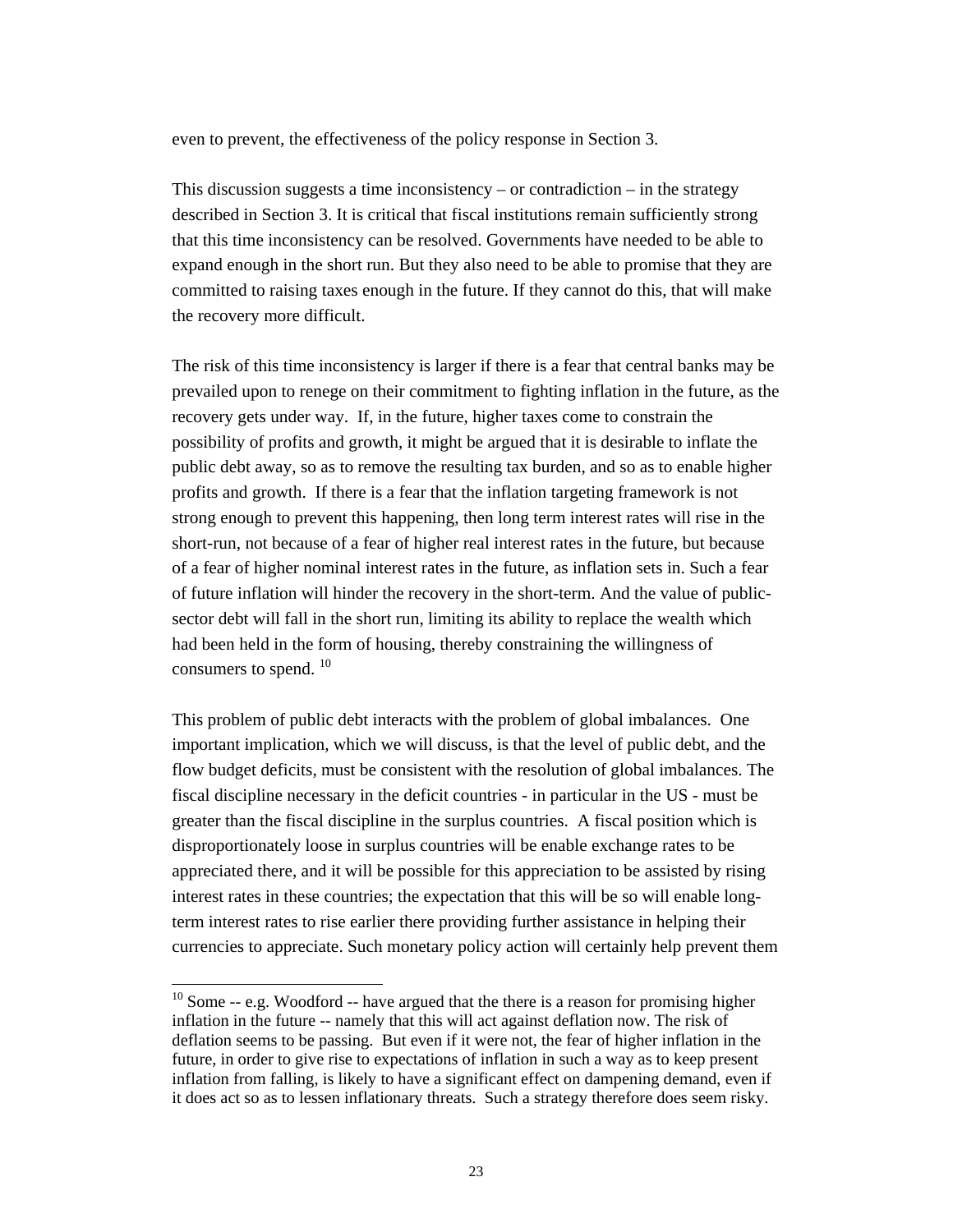from remaining excessively depreciated.

Conversely, if fiscal pressures are resisted in the deficit countries then, providing that monetary policy remains committed to inflation targeting, the fact of lower interest rates will help to ensure currency depreciation, in particular ensuring that the depreciation of dollar happens (and that the depreciation of the pound sterling is not reversed).

This could easily go wrong. In the absence of fiscal discipline in the US, global markets might come to fear that US interest rates will rise – either to control inflation, or as a result of the US attempting to inflate its way out of the crisis. Fears of this could cause longer term interest rates in the US to rise. Many G20 policymakers appear to worry about the possibility of capital being pulled into the government bond markets in the US, and in other developed countries that are running large fiscal deficits. This could then cause the dollar, and currencies of other deficit countries, to rise. That will put at risk the correction of global imbalances discussed in the previous section.

# **8 Global Surveillance by the IMF**

.

The global crisis that we have had could have been averted only by a different way of managing macroeconomic policy internationally.

A new alternative to the current non-system is needed, in which there are stronger underlying rules, one in which nations are induced to manage their macroeconomies in ways that do not produce external imbalances and inappropriate exchange rates, do not produce financial boom and bust, and do not produce inappropriate fiscal outcomes. That is, macroeconomic policy frameworks need to be broader than the inflation-targeting-regime which has characterised policy in the past decade, and there needs to be a move towards some external enforcement of rules relating to these frameworks.

## *Surveillance of Macroeconomic Policy Regimes*

Amongst advanced G20 countries, and others with floating exchange rates, it is necessary that nations use *three* policy instruments (monetary policy, regulatory supervision, and fiscal policy) in appropriate ways.

Interest rates need to continue to manage aggregate demand with the aim of keeping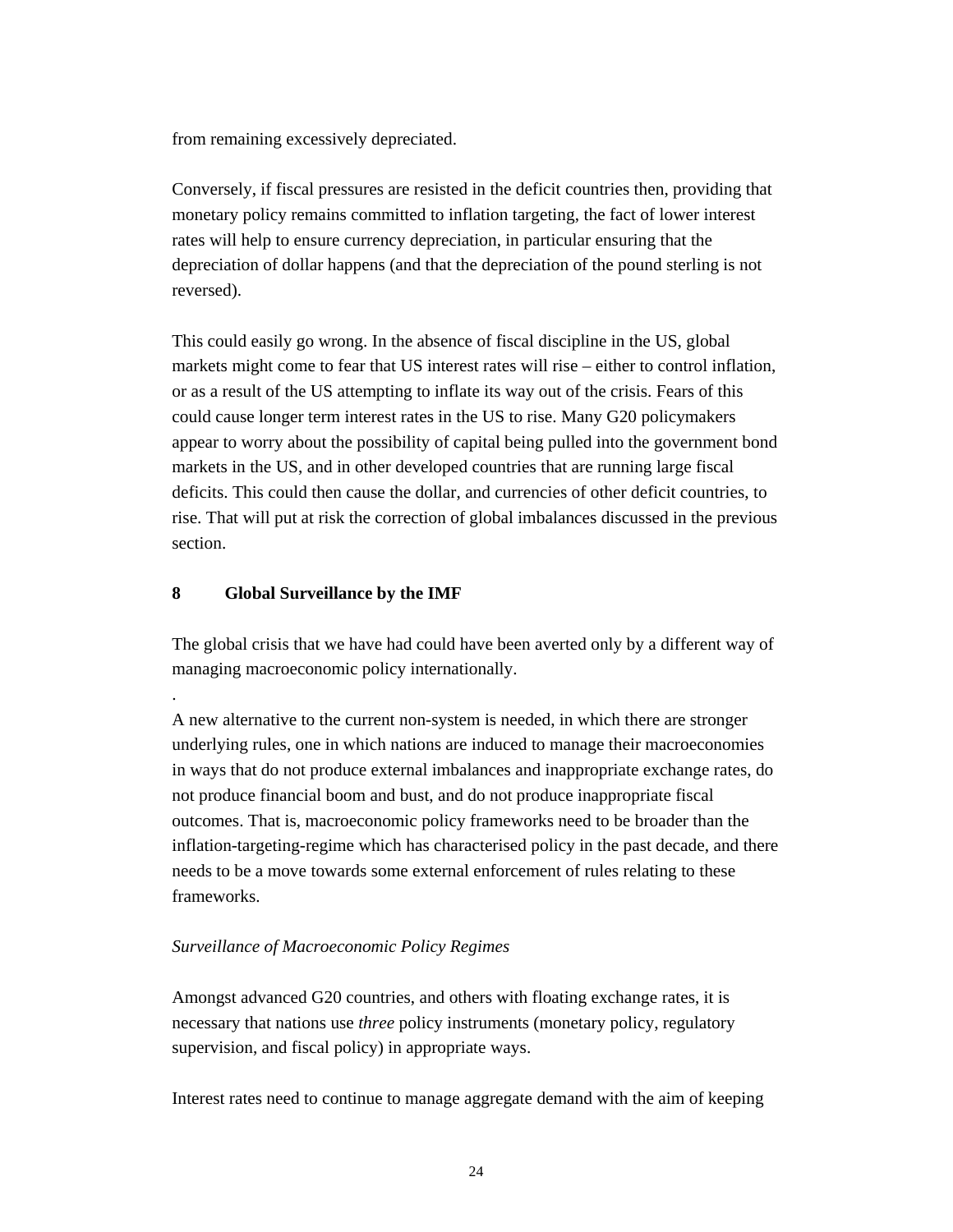inflation low and, after recovery from the present crisis, keeping unemployment at sustainable levels. It would be wrong to abandon the practice of inflation targeting. But it needs to be augmented with other policies.

Countries will need to regulate their financial systems so as to limit speculative risk taking. There will need to be a limit to borrowing and to the leverage of financial institutions. This involves an increase in financial regulation which would limit the allowable increases in balance sheets, and the capital requirements, of systemically important financial intermediaries. There has been much discussion of the need to separate investment banking from commercial banking, to limit state guarantees to the commercial banking sector only, and to limit the size of guaranteed commercial banks to the fiscal capacities of host governments – in order to prevent the excessively large fiscal burdens which have had to be assumed in Iceland, Ireland and the UK. It is necessary that this constraint limits the ability of financial institutions to leverage and to expand demand, so as to reduce the fragility of the financial system.

Exchange rates will continue to float. A country with excessive inflation will raise interest rates and the expectation is that this will allow the exchange rate to appreciate. Countries in which demand is too low will, as before, lower interest rates and allow exchange rates to depreciate. Movement in exchange rates need to be guided by an understanding of the rules which will guide monetary policy.

Finally, countries will need to keep fiscal policies sufficiently in line that interest rates do not need to be set in such a way as to impede recovery from the present recession. But in addition this needs to be done in a way which is consistent with exchange rate movements, over the medium term that would eliminate external imbalances.

This virtuous policy trio will not be self-enforcing, as this decade's experience has so clearly demonstrated. The experience of the last decade has shown that inflation targeting can be self-enforcing There will need to be international surveillance concerning the other elements of policy, and the IMF needs to play a much stronger role in this process. King (2006a, 2006b), Camdessus (2005), Eichengreen (2009), Bénassy-Quéré and Pisani-Ferry (2009) and many others, have argued for the strengthening of such surveillance.

Macroeconomically, this will require a clearer identification of unsustainable policies The IMF's *World Economic Outlook* is the natural vehicle for this analysis. But so far the Fund has been reluctant to issue strong warnings in such instances. But the IMF will need to issue stronger warnings about usustainable polilcies and about the need to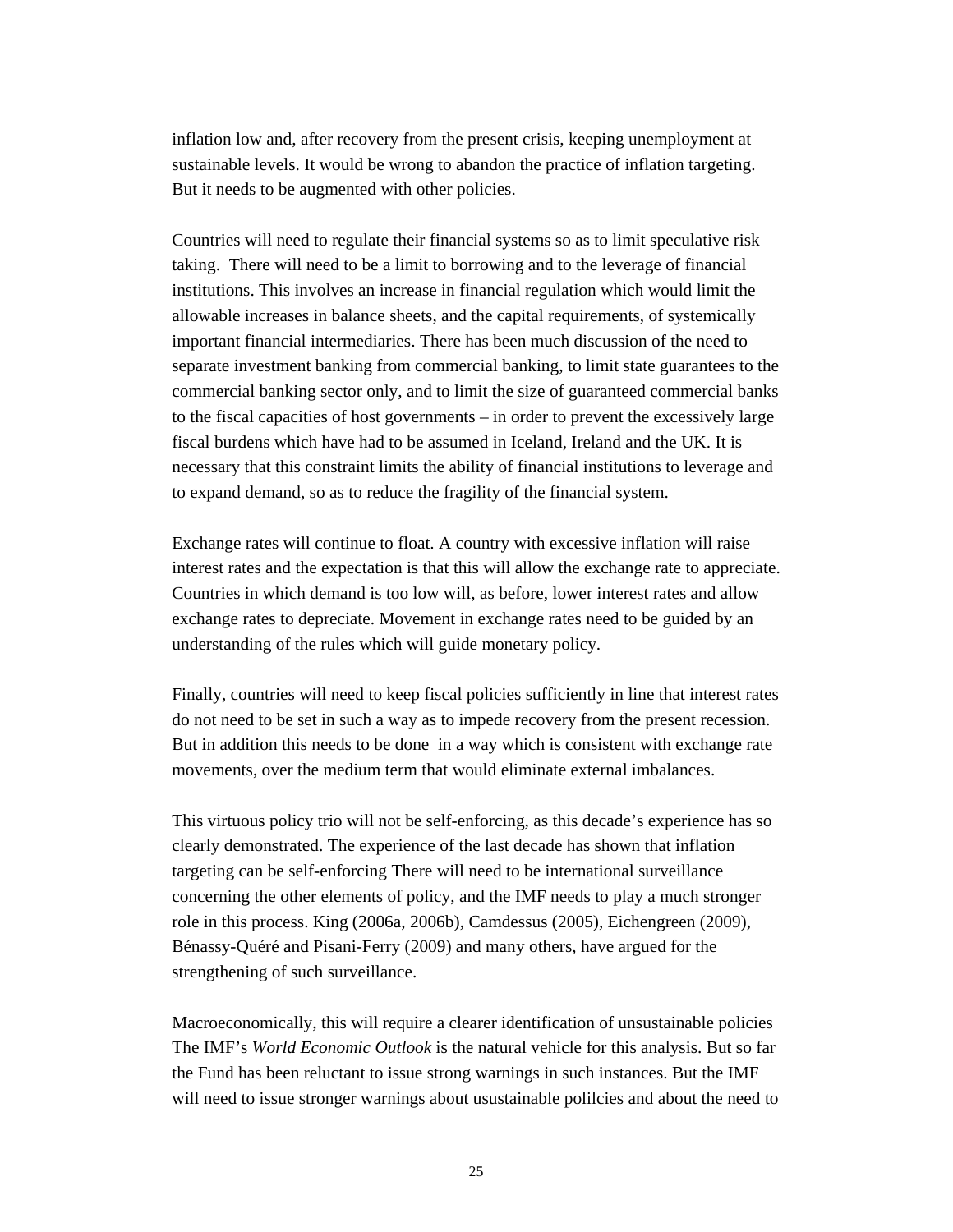correct, say, the US current-account deficit, about the inappropriateness of policies in causing such a deficit to continue, and about the movements in the exchange rate necessary to bring this correction about.

Microeconomically it is clear that, as part of this surveillance process, the IMF needs to play a role as a macro-prudential supervisor, to warn of risks of global financial instability, and to bring about changes in regulatory policies to guard against this. Financial markets now do need macro-prudential regulation, at the global level. As discussed above, global interconnections now work crucially through finance as well as through trade – the crisis spread internationally partly through financial means. It is important to work towards an outcome in which the international monetary system has a global regulator to guard against this. The G-20 has suggested that the Financial Stability Board (FSB), made up of national supervisory authorities, should take the lead in these tasks, and that the IMF should play a minor role. But it is not at all clear that this is appropriate. The IMF has a large expert staff, and is the kind of universal organization in which surveillance could take place.

Making multilateral surveillance more effective in this way will imply a loss of policy sovereignty. Far more effective global governance of the IMF will be required for this to be possible, and effective. One proposal that has been put forward would place the responsibility for the delivery of improved policies more firmly in the hands of the management of the IMF. At present, the Executive Board of the Fund involves itself in day-to-day reviews of Article IV reports. Stepping back from this activity would enable the global surveillance process to carry out the tasks just described. Evolution in this direction could strengthen the accountability of the Managing Director and his Deputies. In one version of this type of arrangement, all of the Managing Director, the Deputy Managing Directors, and Department Directors, would report on a regular basis to the Board, but Executive Directors would be more removed from many of the day-to-day decisions of the institution, including those about surveillance.

It is clear that agreement on surveillance will be difficult to achieve. It will make inroads into national sovereignty. Of course there will be a reluctance of national supervisors to surrender this responsibility to a multilateral organization. And there will be resistance to this from financial markets. But the current system, without effective surveillance, will continue to make boom-bust outcomes likely. That too would be very costly, as we have seen recently.

#### *Surveillance of Policy Regimes in which Exchange Rates are Pegged*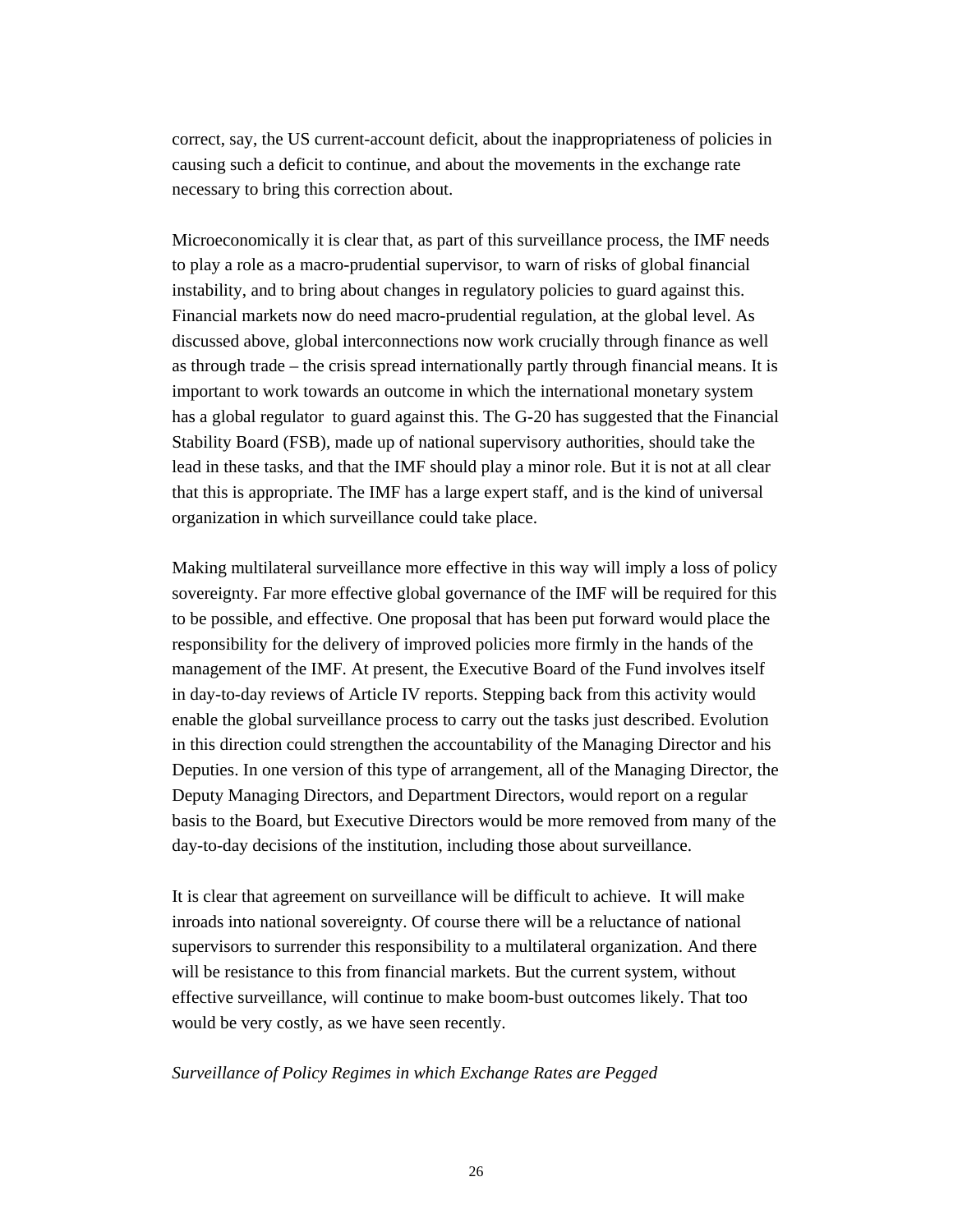But this is not enough; changes need to be made in the way in which macroeconomic polices are managed in emerging market economies which peg their exchange rates

A central feature of a global system which will guard against the difficulties which have been described above needs to be one in which emerging market economies countries do not pursue overly competitive exchange rates. Such a system would be part of what is required to ensure that emerging market economies pursue macroeconomic policies which do not adversely affect the rest of the world. For example, an excess of Chinese savings over its investment, without an exchange rate that supported a trade surplus, would have produced a recession in China, perhaps triggering a domestic demand-expanding policy response in China. In these circumstance, policy in the US, without a huge trade deficit, would have been more moderate and would not have included such low interest rates.

This system would need the IMF to determine the appropriate exchange rate values for countries – 'fundamental equilibrium exchange rates'. The IMF would then be given the power to require countries not to intervene in such a way as to steer their exchange rates away from these fundamental values.

It is difficult to specify equilibrium exchange rates. There are a number of ways of doing this which give different answers – the IMF has three different methods. (IMF, 2007). As a result this requirement by the Fund could only be activated if a currency was judged to be a significant distance from its fundamental equilibrium level. This would *not* involve an attempt by the IMF to impose, or fix, exchange rates. Rather it would involve a requirement that countries not intervene in an attempt to maintain exchange rates well away from their fundamental equilibrium values. There would of course be issues of transition; countries with managed exchange rates far from their equilibrium values would be given a period of time during which their managed exchange rate could be brought closer to an equilibrium value.

If such a move is to be possible the international financial system will also need to provide credible insurance to emerging-market countries that avoid setting their exchange rates at depreciated levels, and forego the resulting reserve accumulation. As Portes (2009) has suggested, this could involve central bank swap lines and more ambitious 'reserve pooling' arrangements. But importantly, beyond this, it should involve a new system of the provision of international reserves for emerging market economies. Such a scheme might be one in which in which the IMF issued SDRs to emerging market countries, and was also given the power to make emergency issues of SDRs to fight crises, making the IMF a 'lender of first resort' (Cohen and Portes,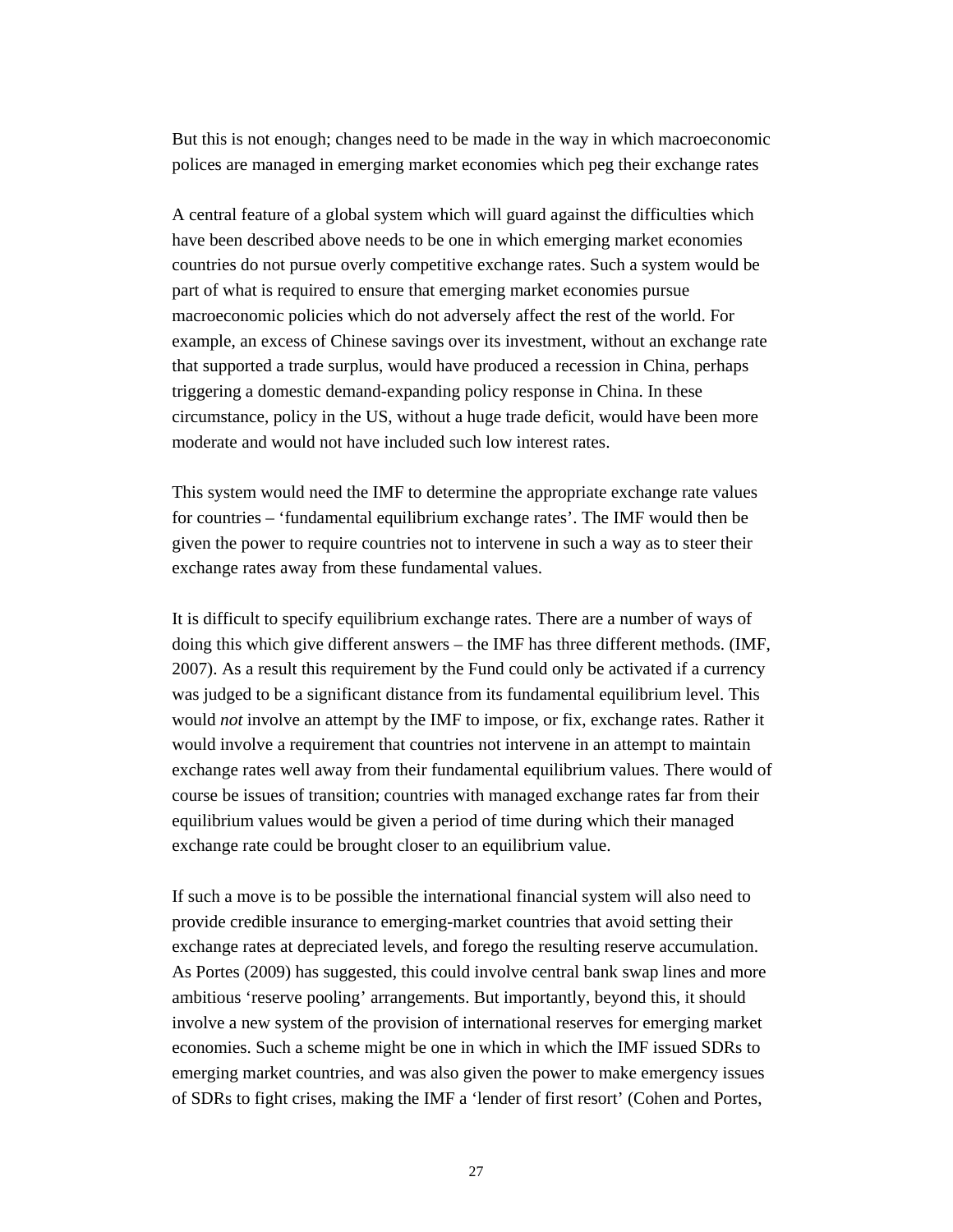2006). That would make it unnecessary for countries to seek to run current account surpluses to accumulate foreign reserves for insurance reasons, removing one of the key reasons underlying the current savings investment imbalances in emerging market economies, with which we began our discussion. This would go well beyond recent issues of SDRs, following the G20 summit meeting. A consequence of such a scheme is that the US would be less tempted to overspend, since it would lose the "exorbitant privilege" of issuing the world's reserves.

These two changes to the international monetary system also imply a loss of sovereignty, in two ways. They would limit the ability of countries, including emerging market economies, to set their exchange rates in ways which harm the rest of the world. It would also limit the ability of countries that issue reserves, in particular the US, to run excessive deficits. But there is the possibility of making them mutually reinforcing in emerging market economies. It would be possible to link access to SDR financing to countries which were not intervening in such a way as to cause their exchange rates to be greatly undervalued – so as to make the provision of this financial insurance an alternative to running large current account surpluses.

It will be impossible to get agreement on a major role for the IMF in influencing the policies of emerging market economies unless further changes are made to the governance of the IMF, so that the Fund inspires trust and confidence in these countries. That in turn will need changes in the IMF's distribution of power, and voting structure, so as to reflect the changing realities of the world balance of economic power. The *ad hoc* provision of increased quota shares to China, Korea, Mexico, and Turkey in 2006 under the Fund's Medium-Term Strategy was a first step toward realigning voting power in the Fund with emerging markets' growing share of the world economy; further steps will inevitably require decisions to reduce the shares of others.

## **9 Conclusion**

The world we live in has turned out to be highly unstable – the great moderation turned out to be a great illusion. Three features of this world have contributed to this instability - domestic policies in advanced countries that were confined only to inflation targeting, exchange rates floating in some countries but managed in other countries, and a financial system in advanced countries with a high degree of leverage. The combination of undervalued exchange rates in East Asia *and* the use by the US of monetary policy to ensure a steady growth in demand – as dictated by an inflation targeting regime - led to an outcome in which interest rates fell a great deal.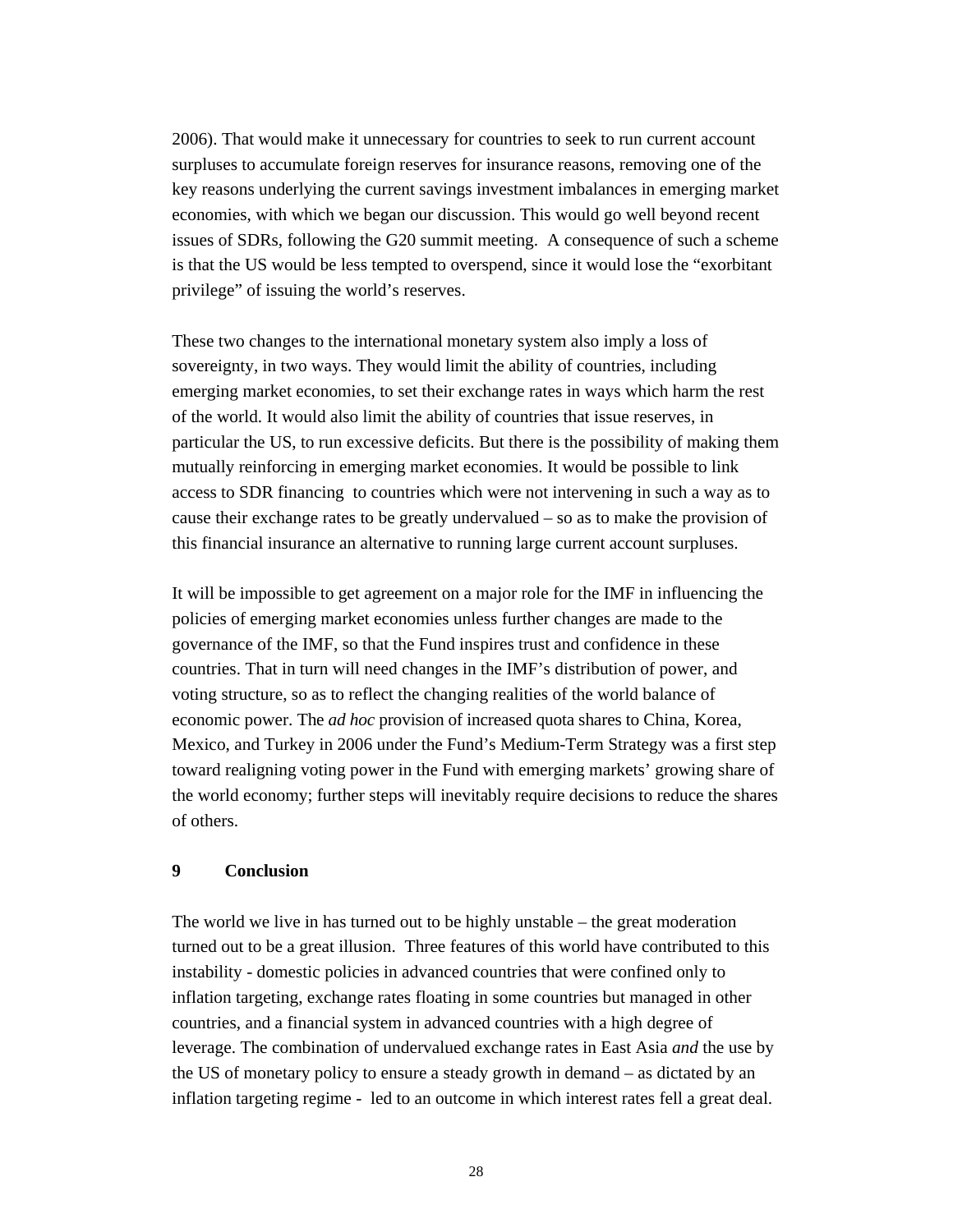In the presence of a highly leveraged financial system, such a large fall in interest rates created an outcome in which continued growth was built on fragile foundations.

Keynes' two arguments – about the need for global support of policies in individual countries, and the need for global coordination of polices - remain valid to the present day. To satisfy these needs we again need a rules-based system, although of a very different kind from the adjustment-of-managed-exchange-rates system of Keynes' time. What is now needed is greater global surveillance of national policies.

This requires greatly enhanced global surveillance of national macroeconomic policies. Central to this is the need to ensure that fiscal policies do not support outcomes in which exchange rates remain away from the levels necessary to ensure more balanced external positions in the longer term. To this must be added a new element: stronger global surveillance of national financial systems. The aim of this would be to limit the fragility of national financial systems, and limit the international transmission of shocks through financial means.

For countries which peg their exchange rates, an additional form of surveillance is required. What is needed is some limit over the ability countries to pursue managed exchange rates at levels which are far away from their equilibrium position, and which can cause excessive movements in interest rates elsewhere in the world. To this surveillance must be added a provision of international reserves in a way not dependent on the dollar.

This proposal for such a more rules-based system sets up a demanding agenda. But something like this appears necessary to guard against a repetition of the experience of the past two years.

#### **References**

- Authers, J (2009) 'Spectre of Rising Bond Yields Looms over Rally' *Financial Times,* 8 May.
- Bénassy-Quéré A. and J. Pisani-Ferry (2009) 'Towards a revival of the international monetary discussion?' Paper prepared for the AEEF Conference, Kiel Institution the World Economy, July
- Bernanke, B. S., (2005), 'The global saving glut and the US current account deficit', Sandridge Lecture, Virginia Association of Economics, Richmond, Virginia, 10 March.
- Boughton, J. (2001), *Silent Revolution: The International Monetary Fund 1979–1989.*  Washington, DC: International Monetary Fund.
- Boughton, J. (2004), 'The IMF and the Force of History: Ten Events and Ten Ideas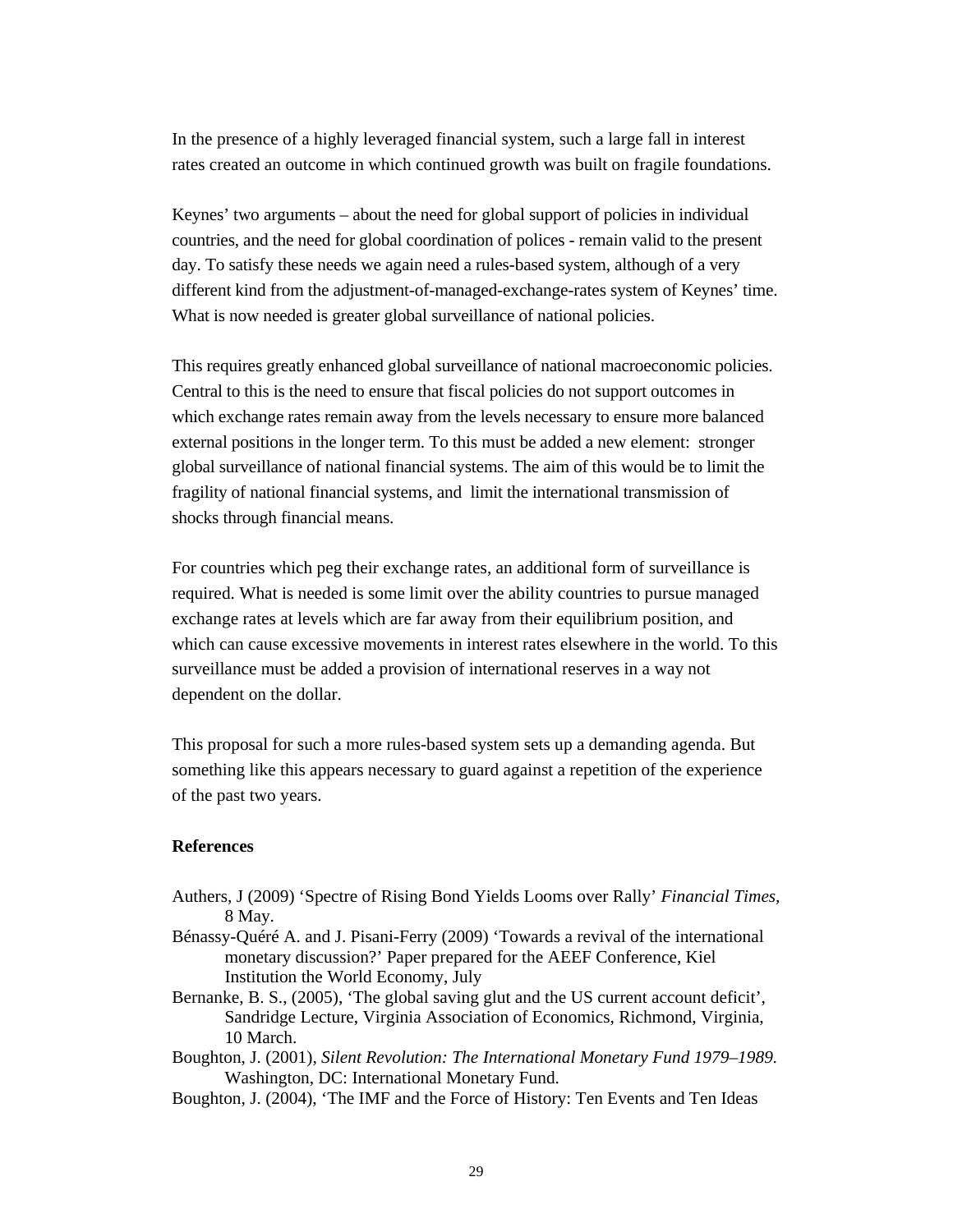That Have Shaped the Institution', *IMF Working Paper,* No. 04/75. Washington: International Monetary Fund.

- Caballero, R., E. Farhi, and P.-O. Gourinchas (2008), 'An equilibrium modelof 'global imbalances' and low interest rates', *American Economic Review.*
- Camdessus, M. (2005) 'International Financial Institutions: Dealing with New Global Challenges' Per Jacobsen Lecture, Washington DC, 2005
- Cohen, D. and R. Portes (2006), 'A lender of *first* resort', CEPR Discussion Paper no. 4615, 2004. Revised version as IMF Working Paper WP/06/66, March 2006.
- Corbett, J. and D. Vines, (1999) 'Asian Currency and Financial Crises: Lessons from Vulnerability, Crisis, and Collapse', *World Economy,* , 22 (2), March, pp. 155–77.
- Corbett J., G. Irwin and D. Vines, 1999, 'From Asian Miracle to Asian Crisis: Why Vulnerability, Why Collapse?', in D. Gruen and L. Gower (eds), *Capital Flows and the International Financial System.* Sydney: Reserve Bank of Australia, reprinted in Irwin and Vines, 2001.
- Corden, W.M., 1983b, 'The logic of the international monetary non-system', in Machlup, F., G. Fels, and H. Muller-Groeling (eds), *Reflections on a Troubled World Economy.* London: Macmillan.
- Dooley, M., D. Folkerts-Landau, and P. Garber (2004a, 'The Revised Bretton Woods System,' *International Journal of Finance and Economics*, 307-313.
- Dooley, M. Folkerts-Landau, D and P. Garber (2004b) "Direct Investment, Rising Real Wages andthe Absorption of Excess Labor in the Periphery," NBER Working Paper no. 10626.
- Eichengreen, B. (2004) The Dollar and the New Bretton Woods System, , Thornton Lecture, Cass Business School, London
- Eichengreen, B (2009a) "Can Asia Free Itself from the IMF?" In the monthly column "The New Financial Order" appearing in *Project Syndicate*, 1 July 2009.
- Eichengreen, B (2009b) "What is the IMF's Mission?" In the monthly column "The New Financial Order" appearing in *Project Syndicate*, 1 July 2009.
- Eichengreen, B. and Y. C. Park (2006) Global Imbalances: Implications for Emerging Asia and Latin America1 in Jan Joost Teunissen and Age Akerman (eds), *Global Imbalances and the U.S. Debt Problem*, The Hague: Fondad, pp.14-44.
- Eichengreen, B., and R. Portes (1995), *Crisis? What Crisis? Orderly Workouts for Sovereign Debtors*, Centre for Economic Policy Research.
- Ferguson, R., *et al.* (2007), *International Financial Stability,* CEPR and ICMB.
- Gardner, R. (1956) *Sterling Dollar Diplomacy.* Oxford, Oxford University Press.
- Gertler, M., and Karadi, P. (2009), 'A model of unconventional monetary policy', mimeo, NYU, April.
- Gourinchas, P.-O., and O. Jeanne (2008), 'Capital flows to Developing Countries: The Allocation Puzzle'.
- Greenspan, A. (2002) 'World Finance and Risk Management', Speech at Lancaster House, 25 September.
- Haldane, A. G. (2009), 'Rethinking the financial network', Speech at Financial Student Association, Amsterdam, April
- House, B, Corden, M. and D. Vines (2008) The International Monetary Fund, *New Palgrave Dictionary of Economics, Revised Edition, 2008*.
- Irwin, G. and D. Vines (eds), 2001, *Financial Market Integration and International Capital Flows*. Cheltenham: Edward Elgar.
- Joshi, V and D.Vines (2008) 'A New Bretton Woods should curb Boom and Bust',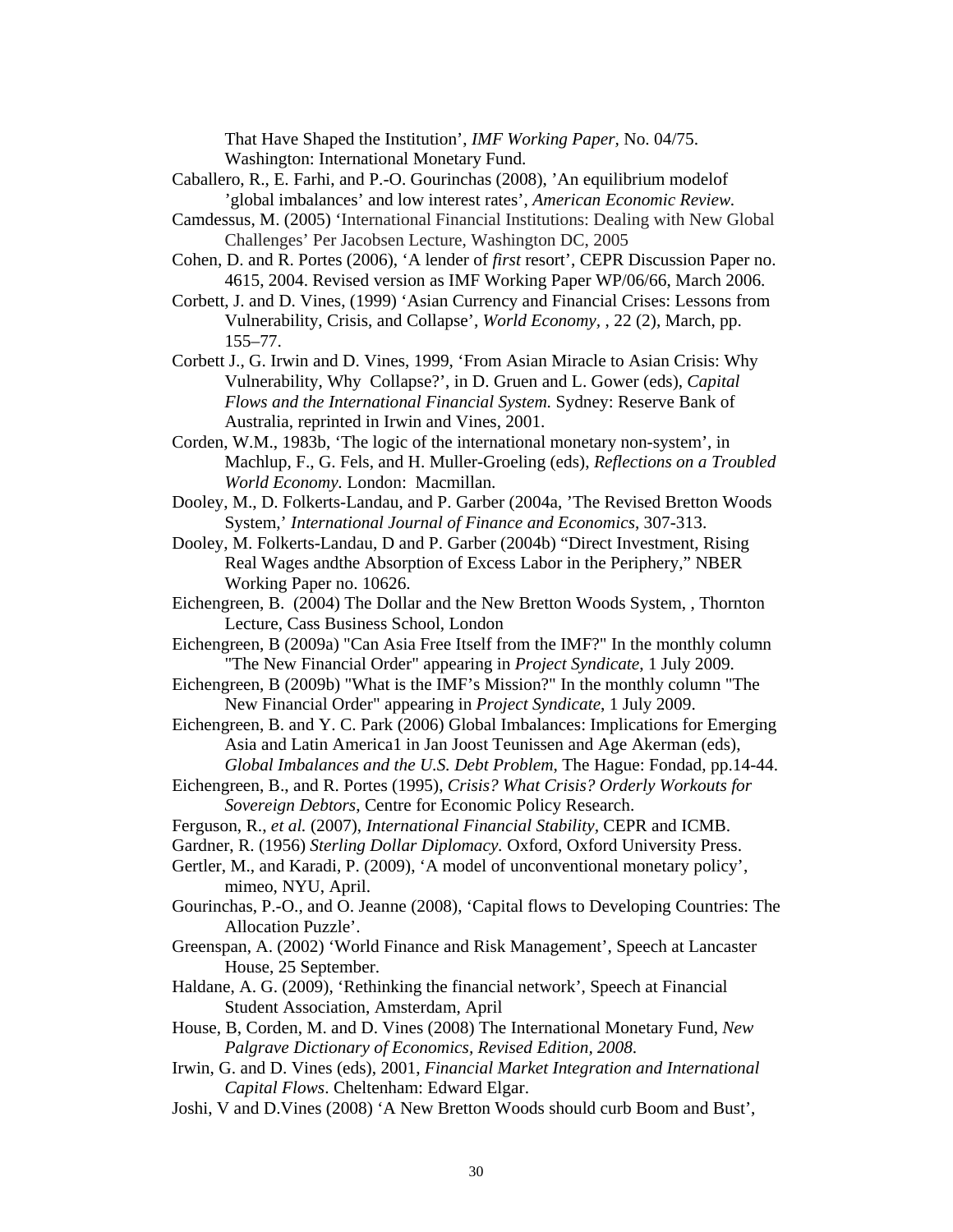November, http://www.voxeu.org/index.php?q=node/2544

- King, M. (2006), 'Reform of the International Monetary Fund', speech given to the Indian Council for Research on International Economic Relations', New Delhi, February 20 2006, available at: www.bankofengland.co.uk.
- King, M. (2006) 'Through the Looking Glass: Reform of the International Institutions'. Inaugural International Distinguished Lecture, Melbourne Centre for Financial Studies, Australia, 21 December
- Kiyotaki, N., Moore, J. (1997), 'Credit cycles', *Journal of Political Economy*, vol. 105(2), pp.211-248.
- IMF (2007) 'Methodology for CGER Exchange Rate Assessments'

Keynes, J.M., 1936, *The General Theory of Employment, Interest and Money.*  London: Macmillan.

- Keynes, J. M., 1971 1988, *The Collected Writings of J. M Keynes.* London: Macmillan.
- Krueger, A. (2000), 'Conflicting demands on the International Monetary Fund', *American Economic Review* Papers and Proceedings.
- Krugman, P. (2007), 'Will there be a dollar crisis?', *Economic Policy*, July.
- Krugman, P (2008) 'The International Finance Multiplier' www.princeton.edu/~pkrugman/finmult.pdf
- Mendoza, E., *et al.* (2007), 'Financial integration, financial deepness, and global imbalances', CEPR Discussion Paper no. 6149.
- Milesi-Ferretti, G.-M. (2009), 'A \$2 trillion question', at http://www.voxeu.org/index.php?q=node/2902 .
- Miller, M and J. Stiglitz. 'Leverage and Asset Bubbles: Averting Armageddon with Chapter 11, mimeo, University of Warwick and Columbia University, November
- Portes (2009) ' Global Imbalances', mimeo, February

 $\overline{a}$ 

- Spilimbergo, Antionio, Steve Symansky, Olivier Blanchard, and Carlo Cottarelli (2009) 'Fiscal Policy for the Crisis', *IMF Staff Position Note,* December
- Taylor, J (2008) 'The Financial Crisis and the Policy Responses: An Empirical Analysis of What Went Wrong' Paper given at a conference in Ottawa in November 2008 and available at http://www.stanford.edu/~johntayl/
- McKinnon, R. (1993), "The Rules of the Game: International Money in Historical Perspective," *Journal of Economic Literature,* March, pp. 1- 44.
- Truman, E. (ed) (2006) *Reforming the IMF for the 21st Century* Petersen Institute for International Economics
- Truman, E. (2006) *A Strategy for IMF Reform.* Policy Analysies in International Economics No. 77, Petersen Institute for International Economics
- van Dormael, A., 1978, *Bretton Woods: Birth of a Monetary System.* London: Macmillan.
- Vines, D., 2003, 'John Maynard Keynes 1937–1946: the Creation of International Macroeconomics', *Economic Journal,* 113 (448), F338–61.
- Vines, D. (2008) James Meade, New Palgrave Dictionary of Economics, Revised Edition, 2008.<sup>\*</sup>
- Vines, D. and C. Gilbert (eds), 2004, *The IMF and its Critics: Reform of Global Financial Architecture.* Cambridge: Cambridge University Press.
- Yu Yongding (2009) 'China's Policy Responses to Global Economic Crisis and its